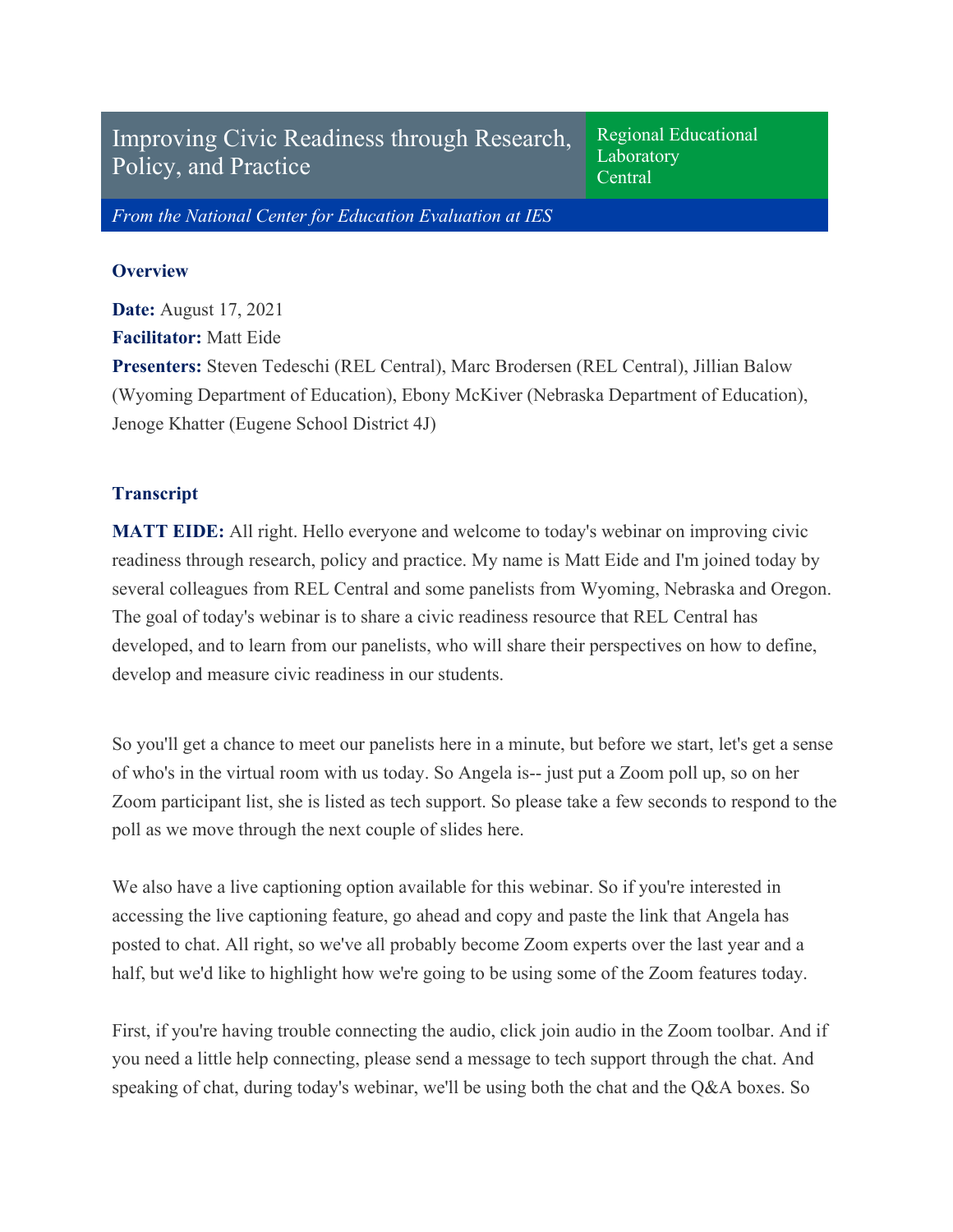please use chat to introduce yourself, access resources, or ask for help on some technical issues. But let's use the Q&A box to submit questions for our presenters and panelists. We'll be monitoring the Q&A box for questions, and we'll have the panelists address as many of those as possible at the end of today's webinar.

Now as I noted at the beginning, this webinar is brought to you by REL Central. If you're not familiar with the regional educational laboratory or REL system, we're one of 10 federally funded applied research centers, and we help educators and policymakers use data and evidence to improve outcomes for students. And we serve the seven states in the central region, hence the name REL Central.

And all of our work is done in partnership, partnership with educators and policymakers, and this webinar and the resource that we're going to share in just a minute are part of the College and Career Readiness Research Alliance. All right, with all of that front matter out of the way, let's take a look at the results of the poll and see who we have in the virtual room.

So it looks like we have a few teachers, some workforce development and post-secondary education leaders, some state administrators, or officials, or policymakers, and a lot of other. So that's who we have in our room with us today. And now that we have a sense of who all of you are, let's meet our presenters.

We'll start with our REL Central representatives. As I noted at the beginning of the webinar, my name is Matt Eide. I'm a senior education improvement specialist at REL Central, and I'm going to be moderating today's webinar. So Steven, could you tell us a little bit about yourself?

**STEVEN TEDESCHI:** Hello everybody. My name is Steven Tedeschi, I'm a researcher at REL Central, and I am one of the co-authors on the civic readiness tool that we'll be sharing today.

**MATT EIDE:** Thanks, Steven. Marc, can you tell us a little bit about yourself?

**MARC BRODERSEN:** Thank you, Matt. So I'm Marc Brodersen. I'm a managing senior researcher at REL Central and Marzano Research, and I'm also one of the co-authors on the tool that we'll be talking to you today. So I'm excited to be with everyone today.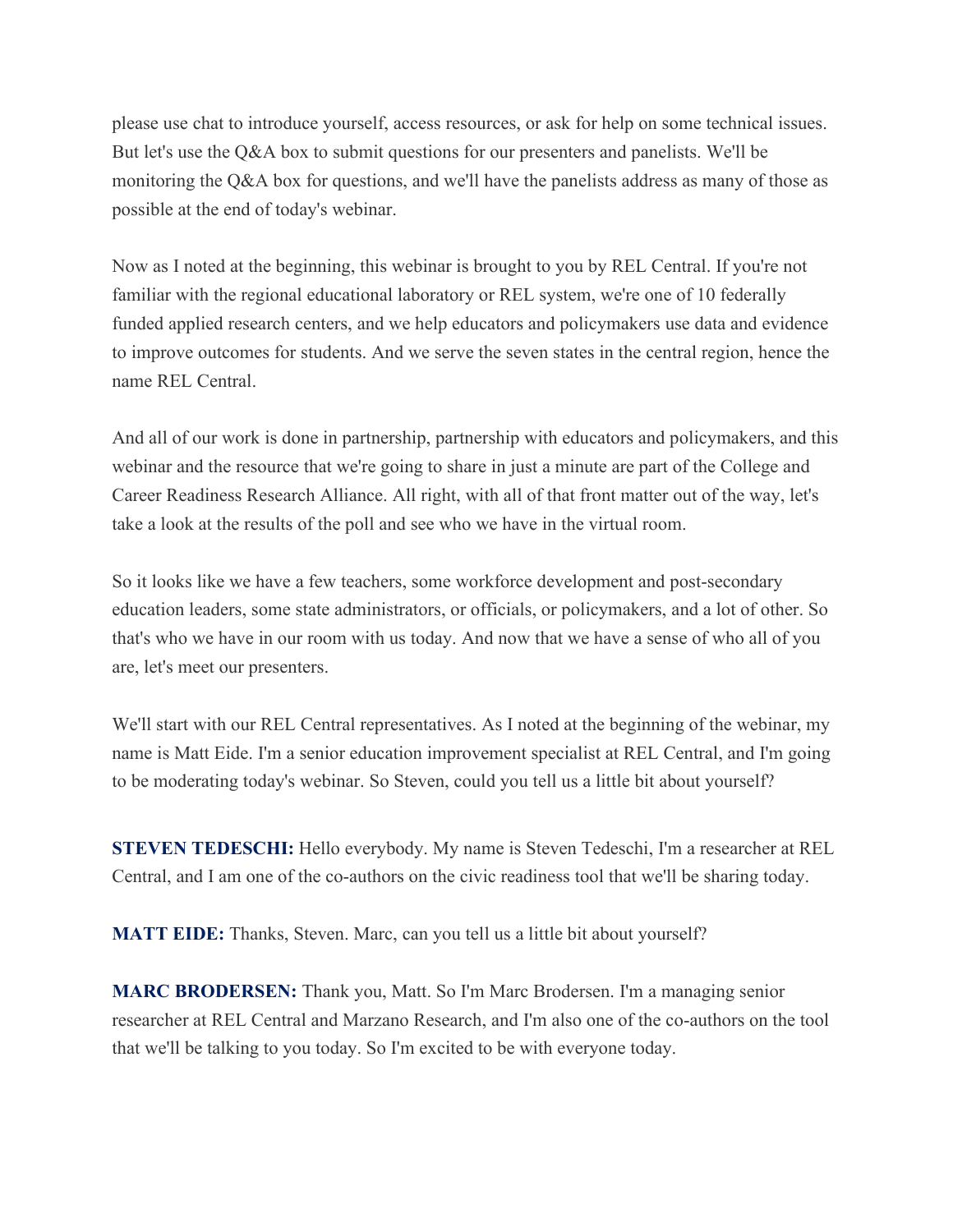**MATT EIDE:** Thanks, Marc. And we are super excited to have three panelists joining us today. So our first panelist is the state superintendent at the Wyoming Department of Education, Jillian Balow. So superintendent Balow, can you tell us a little bit about yourself and why you're interested in civic readiness?

**JILLIAN BALOW:** Sure. Thanks, Matt, and it's great to see everyone today. Thank you so much for pulling this panel together, more importantly, thank you for pushing this tool out with such a wonderful framework for us for context. So my name is Jillian Balow, I'm the-- I'm Wyoming's elected state superintendent of public instruction, and I underscore elected because as such, I get to travel to every community.

And I will tell you, across communities in Wyoming and other states, civics education, civic readiness is on everyone's mind. And-- so there are genuine concerns, genuine elation for what's happening in the neighborhoods and the communities across the state, and I'm just a true believer in that the best examples and opportunities for civic readiness really exist in the classroom, in our neighborhoods, in our communities. So it's been an initiative and a passion of mine from day one.

**MATT EIDE:** OK, thank you, superintendent. Next, we have Ebony McKiver, the social studies specialist at the Nebraska Department of Education. Ms. McKiver, tell us a little bit about yourself.

**EBONY MCKIVER:** Yes. Again, my name is Ebony McKiver. Thank you all so much for having me as a participant on the panel today. So my job within the Nebraska Department of Education is really to provide that statewide leadership and guidance to post-secondary institutions, our educational service units, school districts, and educators around social studies content.

And why this conversation about civic readiness is really important, one given the current political climate, there's state legislation here in Nebraska and with some measures to improve school-- school improvement measures is really push civic readiness to the forefront. And so we like to kind of pat ourselves on the back with some of the partnerships and tools that we've created. And really also, working with our educators to make sure that they're effectively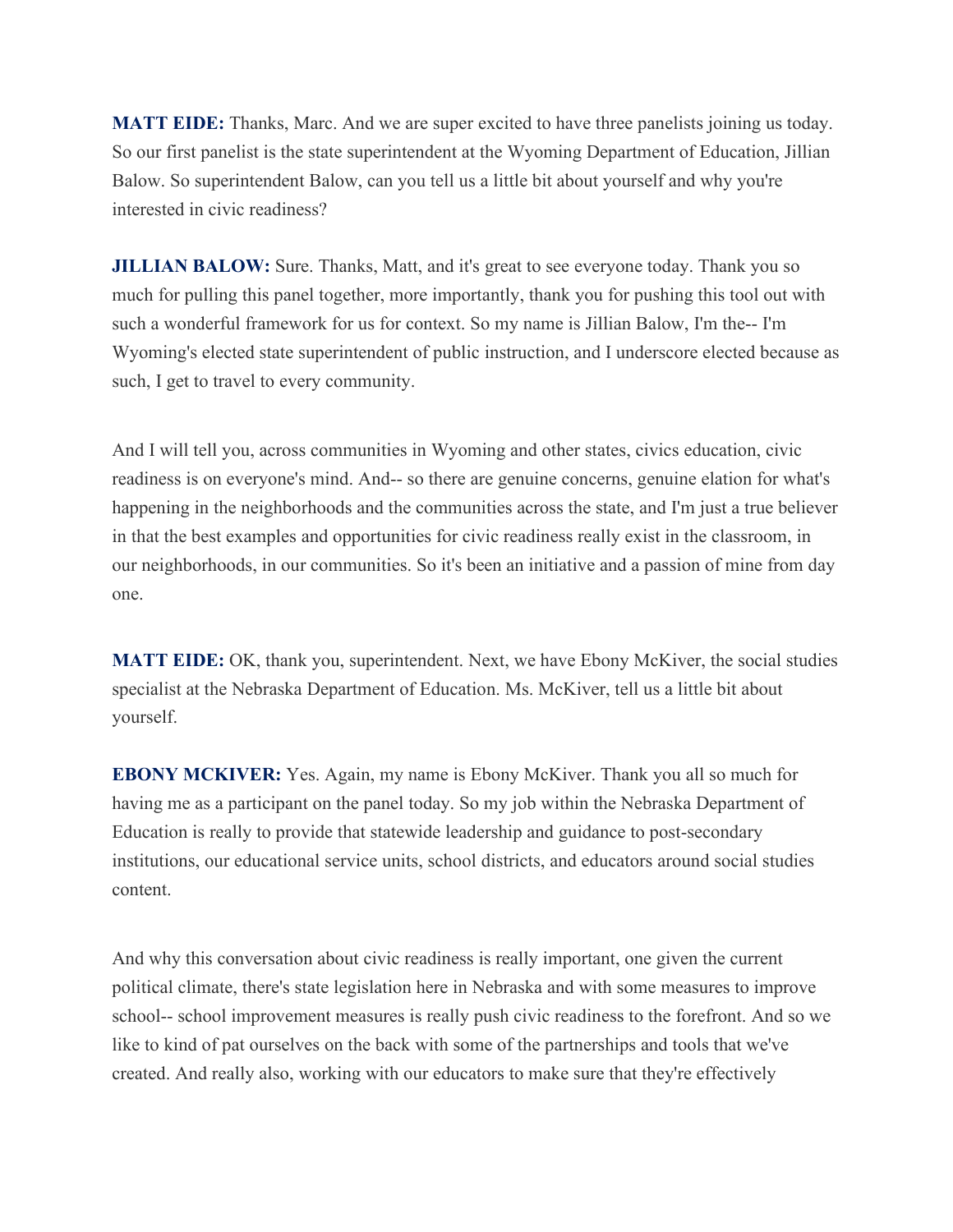teaching those civics standards. And this is all in an effort to really empower our student body as they matriculate from high school into the working world here in Nebraska. Thank you.

**MATT EIDE:** Great, thank you so much. And finally, we have Jenoge Khatter, a social studies specialist with the Eugene 4J district. So Dr. Khatter, tell us a little bit about yourself.

**JENOGE KHATTER:** Hey, folks, Jenoge Khatter here. And-- pardon me. I have had the honor of being named by the Oregon legislature five times as a civic scholar for my region. And a big part of the work I did with my middle schoolers was have them engage in social public issues of concern to them. We would do a lot of anonymous voting to arrive at that, and then they would eventually write policy recommendations and present it to real world audiences.

So we're even invited after the gun control project to speak to the Oregon Senate. And as a social studies specialist for Eugene 4J now, we have a lot of legislation, I'll mention more later. And I think we're the only state in union with published ethnic studies standards to align with. So more on that in a bit, but civic readiness is a big part of how we're trying to help students understand their own transformative capacity.

**MATT EIDE:** All right, thank you. Now as you can hopefully tell, our panelists have a lot of really great civic readiness experience and expertise. And I know that I can hardly wait to start the conversation with them. But before we dive into those panel discussions, we thought it would be helpful to provide a little context, and describe the factors that led us to begin examining how to measure civic readiness, to describe the tools that we developed, and set the stage for the panel discussion. So with that in mind, Steven, why are we talking about civic readiness today?

**STEVEN TEDESCHI:** Thank you, Matt. So why this civic readiness resource? Well first, our work as a REL is in response to what our stakeholders identify as need. And over the past few years, there has been an increase in interest about civic readiness for several reasons.

First, the environment following the adoption of the Every Student Succeeds Act-- many of you may know that as ESSA-- in 2015 led to a renewed effort to transform education systems and broaden the definition of college and career readiness. Under ESSA, state agencies have been redesigning their school and district accountability systems to account for those factors that are beyond academic achievement. And one of those emerging factors is civic readiness. And some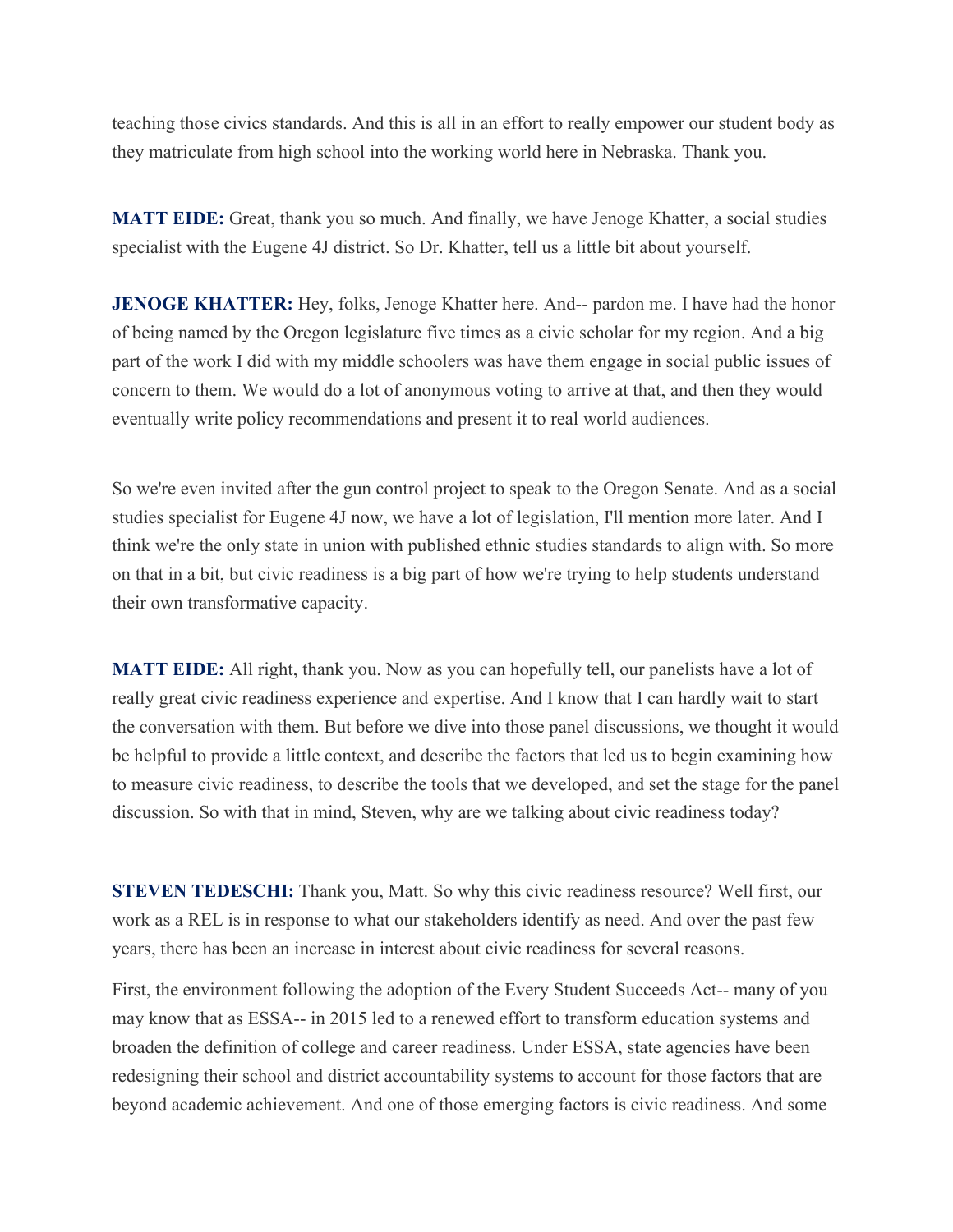of the trends in the data and the implication of those trends suggest there's good reason for this renewed interest.

Before looking at those trends, it's important to briefly say that research has shown a correlation between the skills developed in civic education and post-secondary outcomes. For example, political participation, and 21st century skills such as critical thinking, communication, information literacy have been associated with post-secondary outcomes such as degree attainment and employment status. Again, good reason for the renewed interest in civic readiness.

So what are these data trends? Well first, the National Assessment of Educational Progress, many of you may know it as NAEP, has a civic assessment component. And the scores on that civic assessment component have raised concerns because the percentage of students performing at or above the proficient level has remained low since the first administration of the assessment in 1998. In fact, less than a quarter of students demonstrated solid academic performance and competency in civics and government, based on the NAEP standards.

Moreover, scores have been fairly stagnant since 1998. You can see that here in the figure. We've only seen a statistically significant difference since 1998 beginning in 2014. But as you see here, it was a small increase. Two important notes, one, there has been some progress. In comparison to the 1998 scores, civic scores were higher in 2018 for lower performing students. Second, it's important to note that the NAEP civic assessment provides a limited assessment of whether a student is receiving a well-rounded civics education. In fact in a moment, you'll see there are a variety of ways in which civic readiness is defined, and the NAEP really only focuses on knowledge and not necessarily behaviors and actions that some would contend are part of being civic ready.

However, the NAEP civic assessment is the only nationally publicly available measure of civic education, so it's worth noting the data trends. And not only have the scores been low and stagnant for the majority of students who took the NAEP civic assessment, when you look closer at the data, you'll see a piece of what some have coined the civic empowerment gap. For example, scores on the NAEP civic assessment show that the vast majority of students who scored the highest typically come from more affluent households.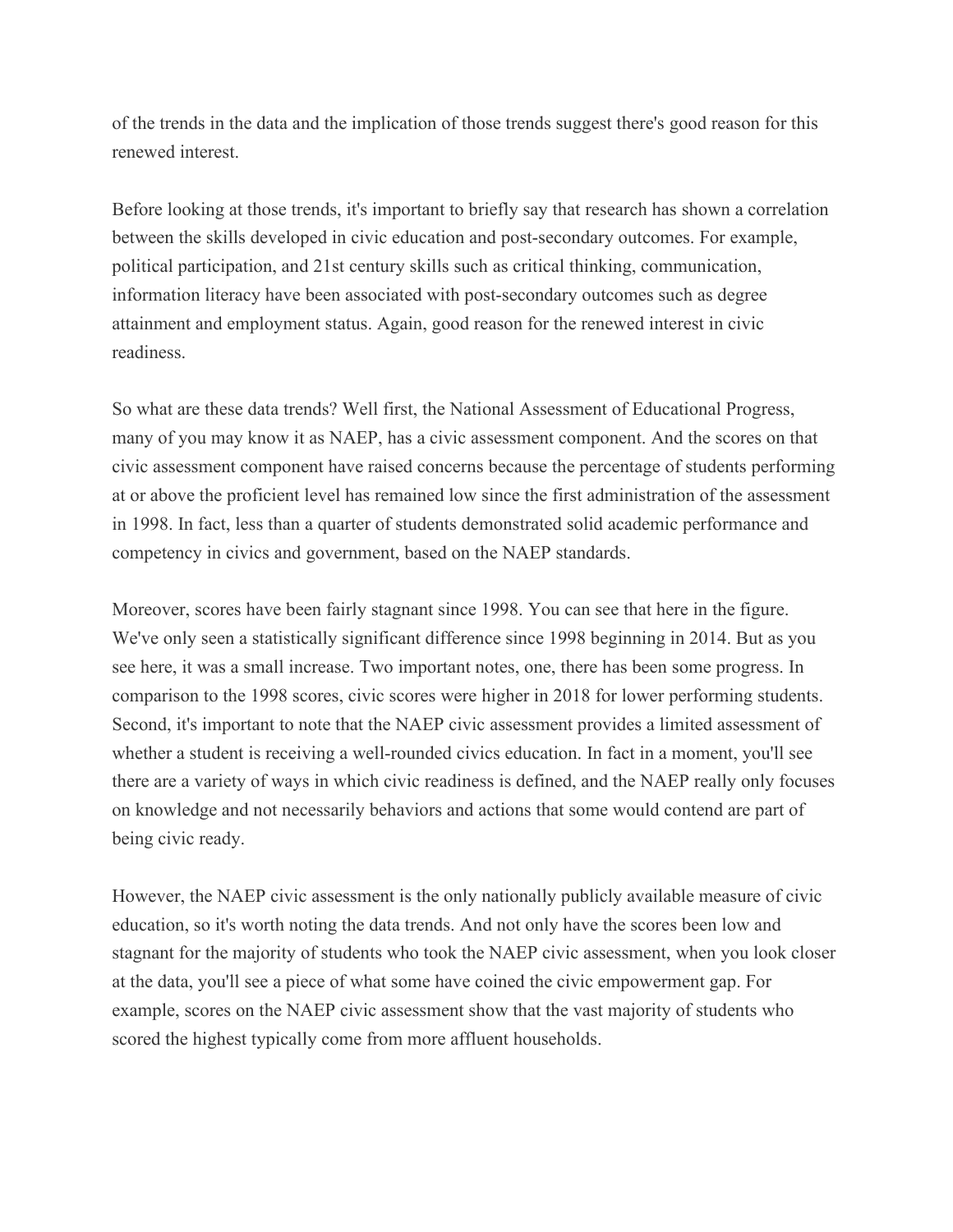Additionally, trends over the past few decades have suggested lower levels of civic participation such as voter turnout among some subgroups of adults. Now I will note that this past 2020 election cycle, we saw an increase in voter turnout. But as we all know, an outlier in data doesn't necessarily mean a change in the trend. And while the 2020 election may very well be a change in the trend from what we've seen over the past few decades, we won't be sure about that until 2022 and 2024 in the elections moving forward.

And then lastly, there's just a limited-- there's just limited information on instruments in general that measure of civic readiness. So with the renewed interest in civic readiness, educators are looking for ways to measure it. When we started this work to develop this resource, we hoped to gather a variety of instruments, thereby offering users of our tool a menu of assessment choices.

We ended up with survey instruments, since other instruments were not publicly available. For example, NAEP only shares a sample of assessment questions. And when we fully understand the limitations of survey instruments, we truly hope and believe that this resource will support civic initiatives, but it will also be a jumping point, or an opportunity to jump start conversations about developing additional, and for lack of a better word, more rigorous instruments.

So now that you have the why for why we developed this instrument, Marc is going to talk about what it is.

**MARC BRODERSEN:** Thank you, Steven. So first we keep referring to civic readiness, but we understand that civic readiness can be defined a variety of ways. And frankly, you'd probably get a different definition for each person you ask. So before we go on and start really talking about this tool that we developed, we'd like everyone to take a moment to think about how you or your organization defines civic readiness. As you're thinking about it, what does it mean for a student to be civically ready? And if you feel like sharing, please post your definition in the chat box and then we'll come back to this in just a moment.

OK, so to support civic readiness of our students, REL Central conducted a project where we gathered, reviewed, and summarized all of the survey instruments currently available to measure students' civic readiness. The resulting tool was developed to support educators in identifying, comparing and contrasting relevant survey skills so they can construct their own measure of civic readiness. Educators might use the resulting tool to evaluate the effect of a service learning or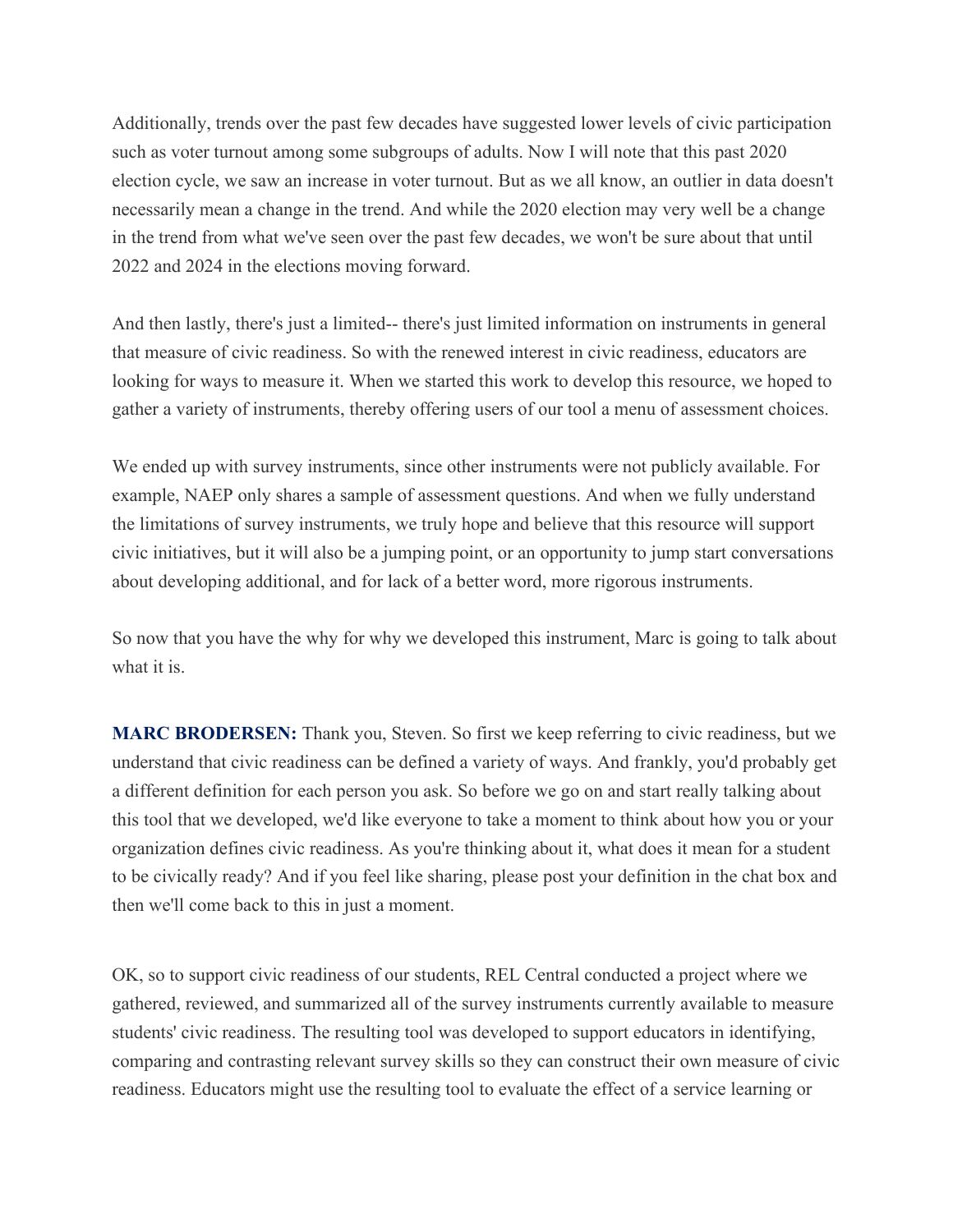civic education program in their school, or to gauge the general attitudes of their students, for example. You can go to the next slide.

So the tool describes 183 survey scales measuring various aspects of civic readiness. It includes six general categories of civic readiness we identified in the available scales. It also includes worksheets that guide users through selecting and evaluating potential survey scales. Information provided for each of the scales includes the scale name, the civic readiness category or definition the scale measures, the number of items included in the scale, a sample item, grade level of the students the scale has been used with previously, a summary of the available information regarding the scale's reliability and validity, and the citation for the document where the scale items can be found. There's a lot of information provided in the tool for each of the survey scales that we've included.

The tool's appendices provide more detail regarding the methods used to develop the tool, as well as additional detail for each individual scale, including links to the original source documents. And to help you wade through all this information, we also include an Excel scale selection tool that you can use as a supplement to the worksheets as you go through the scale selection process, and help navigate through all the different scales. Next slide.

So the worksheets that I referenced included in the tool walk you through a step by step process to identify scales that are a good fit for your goals an intended audience. It guides you through clarifying the purpose and audience for your civic readiness instrument, prioritizing the categories or subcategories of civic readiness you're most interested in, and then identifying and selecting the survey scales that best fit your need. Next slide.

So in reviewing the content of the survey scales, we found a variety of topic areas or categories of civic readiness they were measuring. As I quickly review these categories, ask yourself how these may be similar or different to your own definition of civic readiness. And I do want to be clear that this is by no means a definitive list of categories of civic readiness. We have not developed a formal definition of civic readiness. Rather, these were categories that emerged through an inductive process of working with the survey items. So these are just kind of are the themes that we saw when we were looking at the items across all of these different scales.

So first, we have civic attitudes and civic behaviors. These scales are more community focused and include items such as feeling a sense of responsibility for one's neighborhood, likelihood to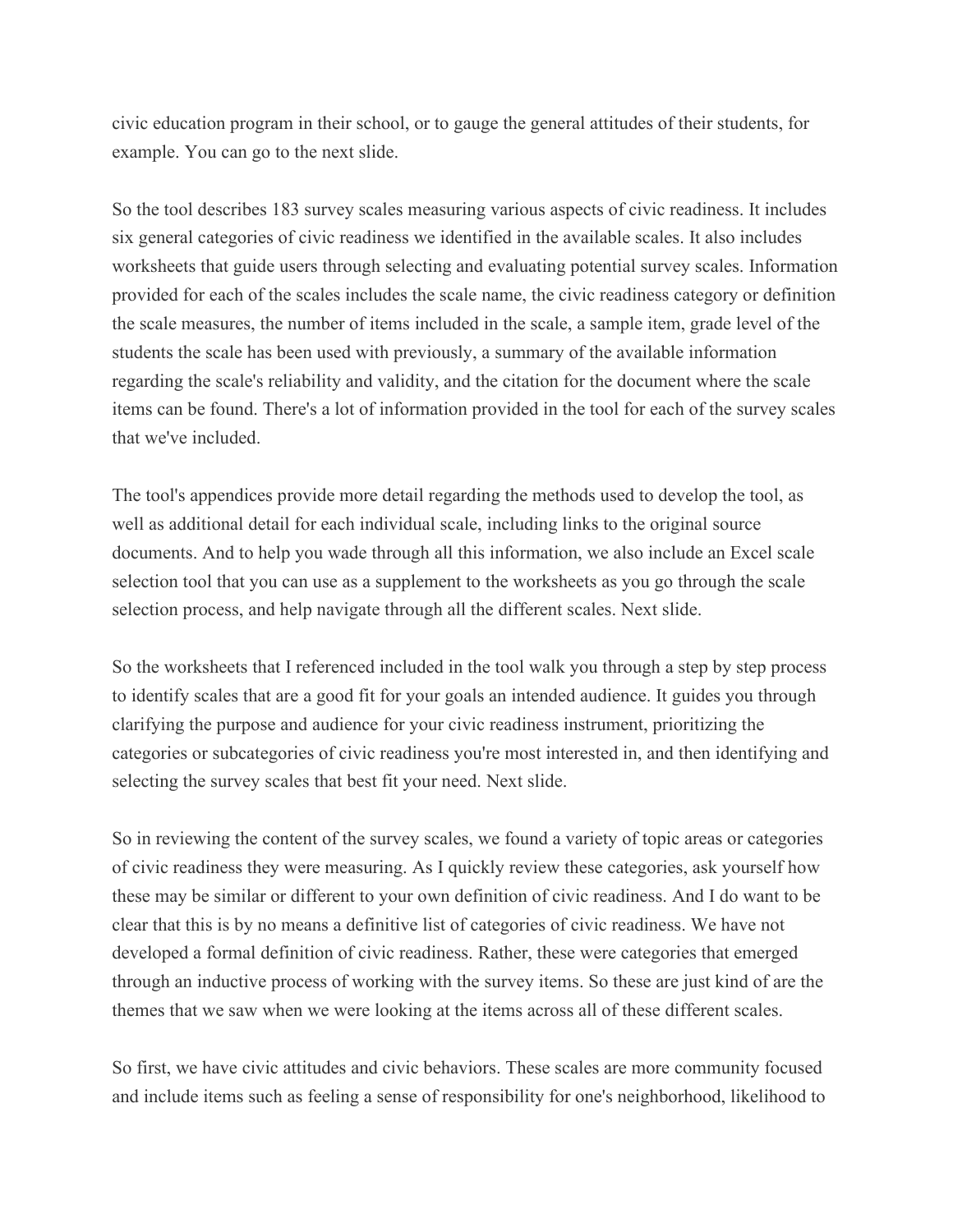volunteer in the community, or caring about the well-being of others. Political attitudes and political behavior scales are obviously more politically focused, and include things like intention to vote, contacting, endorsing representative, ideas on what it means to be a good citizen, and so forth.

A number of scales measure civic related skills, or character traits research has shown that are related to civic readiness or civic engagement such as leadership skills, or having a future oriented mindset. Finally, a few scales assess civic or political knowledge, such as knowledge of political processes and policies. So again, these are the six kind of categories that emerge from this, and they are certainly not a definitive list of the definition of civic readiness. So I think we have a one or two minutes left here. Steven, I know you've been looking at responses in the chat. Has there been anything that jump out as being particularly similar or different folks' definitions, compared to the categories that we were describing here?

**STEVEN TEDESCHI:** We actually haven't received any feedback from participants yet, so we encourage you to share your definition of what civic readiness means to you. We can give folks maybe another 20 seconds or so and see if those pop up. We're interested to hear what you say, what you think.

**MARC BRODERSEN:** And we can certainly come back to this later. So as we progress through, please feel free to share your thoughts in the chat. But in the interest of time, because I know we have some very interesting people to hear from, I just want to restate, a link to the tool's been provided in the chat box for you to learn more about the survey scales. Again, there's way more information in there than we're able to cover during this time.

So now that we've very quickly got over some of the civic readiness trends, a tool that you can use to help measure civic readiness, we're going to transition over and hear a little bit about policies, programs, and practices some are using to develop or support civic readiness in our regions.

**MATT EIDE:** Great. Thanks, Marc. So now for the really fun part of today's webinar. So with the context that we just reviewed in mind, we're now going to ask our panelists to share their perspectives on how to define, develop, and measure civic readiness. And we have three sets of questions. The first set focuses on how our panelists conceptualize civic readiness. The second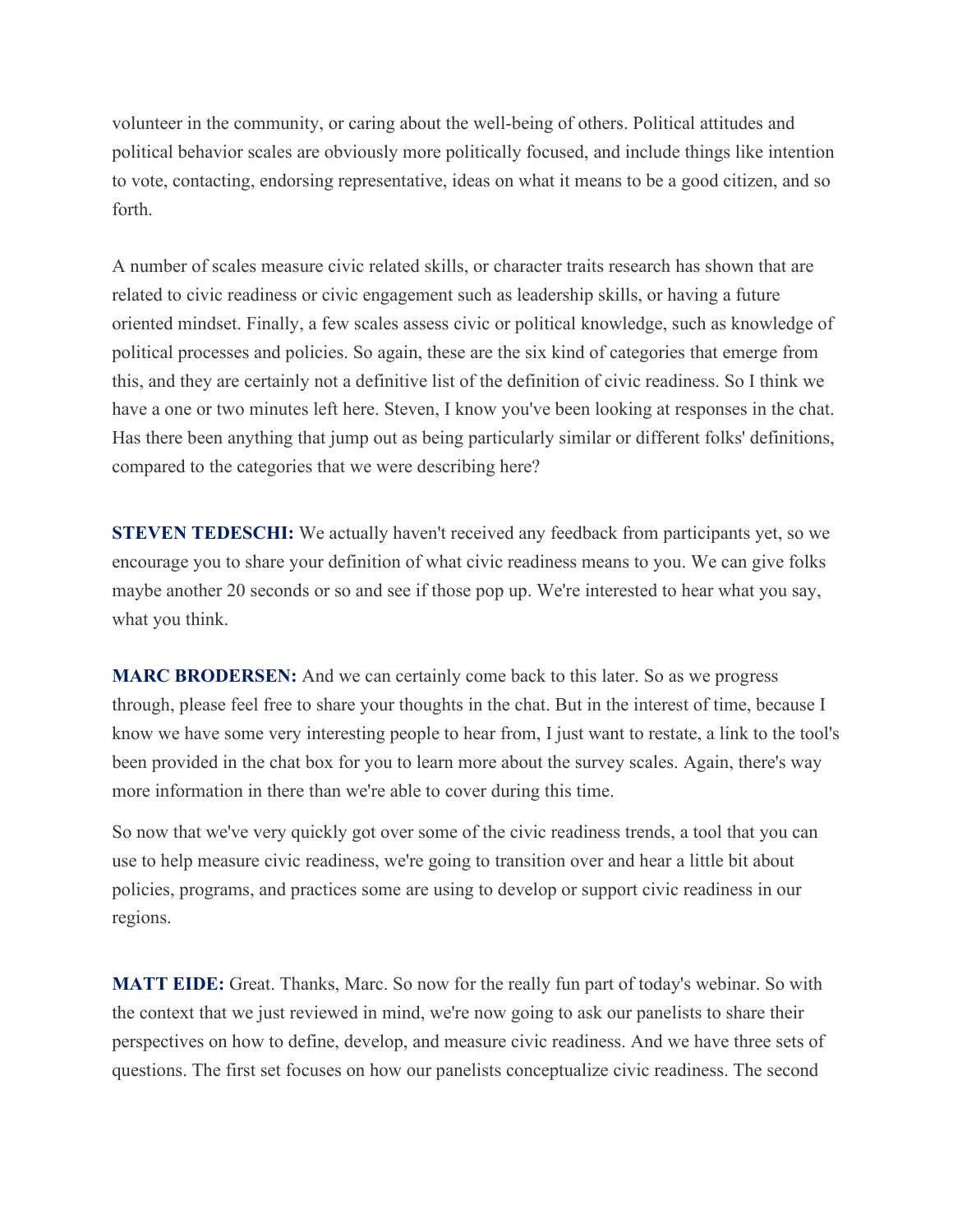set relates to policies and practices designed to develop civic readiness, and the third set brings us back to the question of how might we measure civic readiness in our students.

We also encourage you to submit questions for Marc, for Steven, and our panelists in the Q&A box. We'll address as many of these as we can at the end of the webinar, and also follow up with responses in the packet of material that you'll receive after the event. All right, so let's get started. First set of questions is about defining civic readiness, and we're going to start with Superintendent Balow. So superintendent, how does the Wyoming Department of Education define civic readiness, and then what is your hope or vision for civic readiness in Wyoming?

**JILLIAN BALOW:** Thanks so much for asking that question. And prior to today's meeting and webinar, we talked about which was more fun, being state superintendent or a middle school teacher. And emphatically I said, it was more fun to be a middle school teacher. And you said, now we get to the fun part of the webinar. So I'm not sure how to put all of that together.

Nonetheless, thanks so much for coming to me first. I mean simply, civic readiness is really preparation for democratic life. And that's very broad, I realize that. You asked, how does the Department of Education define that? And I think more importantly is how does our how does our culture, how does our state, how does our nation define civic readiness, which therein maybe lies part of the issue?

From our perspective, and we've spent actually a fair amount of time working on this definition and what is encompassed, and not ironically it or not surprisingly, it looks a lot like the list that the researchers presented in the last few slides. But it's maybe most importantly engagement, early and often engagement in civic life. It's a knowledge of foundations, principals, history and processes about our country, about our community, about our neighborhoods. It's a shared ethos, and an appreciation and an understanding of both how important diversity is, and how important unity is.

And civic readiness is really all about the art and science of practicing civic readiness, or practicing civic life before applying, which sometimes goes hand in hand. When you're a student, maybe you're able to, as Jenoge will attest to when he speaks, maybe they're one and the same when they're students. But giving students lots of opportunities to practice what it means to be engaged in civic activity.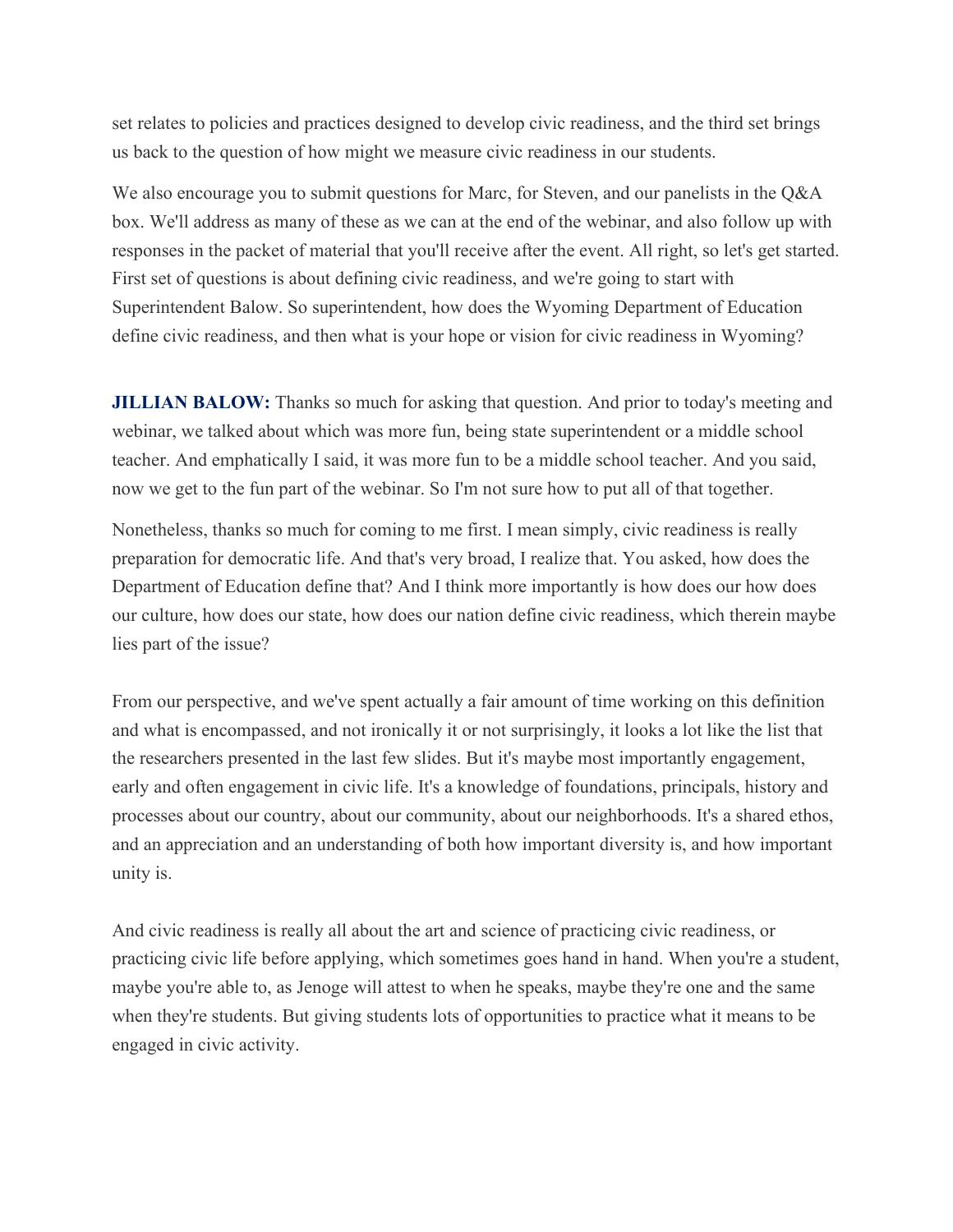As Wyoming state chief, I really think specifically about civic readiness initiatives, and how those might take shape, and how I might lead some of those efforts and some of those initiatives. Specifically at the Department of Education, we give a lot of thought to our standards, to how we can support schools with professional development and high-quality curriculum choices, how we can create a policy framework around this definition or this expectation that we have for students to be ready for civic life. And it's really the reason that I'm excited to be here today.

We're mostly on the same place in this issue, I think, as education leaders, as researchers, as community members, even though in today's political environment it doesn't feel that way. But decoupling civic readiness from politics and from division is really, really important for us to land on when we have these types of discussions, when we examine these types of instruments and tools that you're presenting today, and when we move forward with the important work in our states. So again, just to underscore sort of that general definition of preparation for democratic life, and how that fits in to our school culture. Thank you.

**MATT EIDE:** Thank you so much, superintendent. So now let's go to Ebony. So how does the Nebraska Department of Education define civic readiness, and what's your vision for civic readiness in the state of Nebraska?

**EBONY MCKIVER:** Absolutely. So I think first, I agree with Superintendent Balow. We define it in many of the same ways that have already been presented. So we take a look at attitudes, we took a look at behaviors, and we take a look at the knowledge that one person possesses, and how they use that knowledge to inform their role within society.

And I will also say that as a department, we are still working towards really a standard and universally accepted definition of what civic readiness means. And I think that as we start continuing to work towards that definition that we will accept as a department, we're really going to be drawing from two areas to come up with the definition. And the first area that we're going to draw from is our state standards, right? Because our state standards have those civic standards already embedded within them that our teachers are using within our schools.

And so if we were going to look at our state standards to really define civic education, then we're going to be talking about the forms and functions of government. We're going to be talking about policies, and we're going to be talking about how students can participate in those policies, and what that looks like. The other area that we're going to draw from is really state legislation.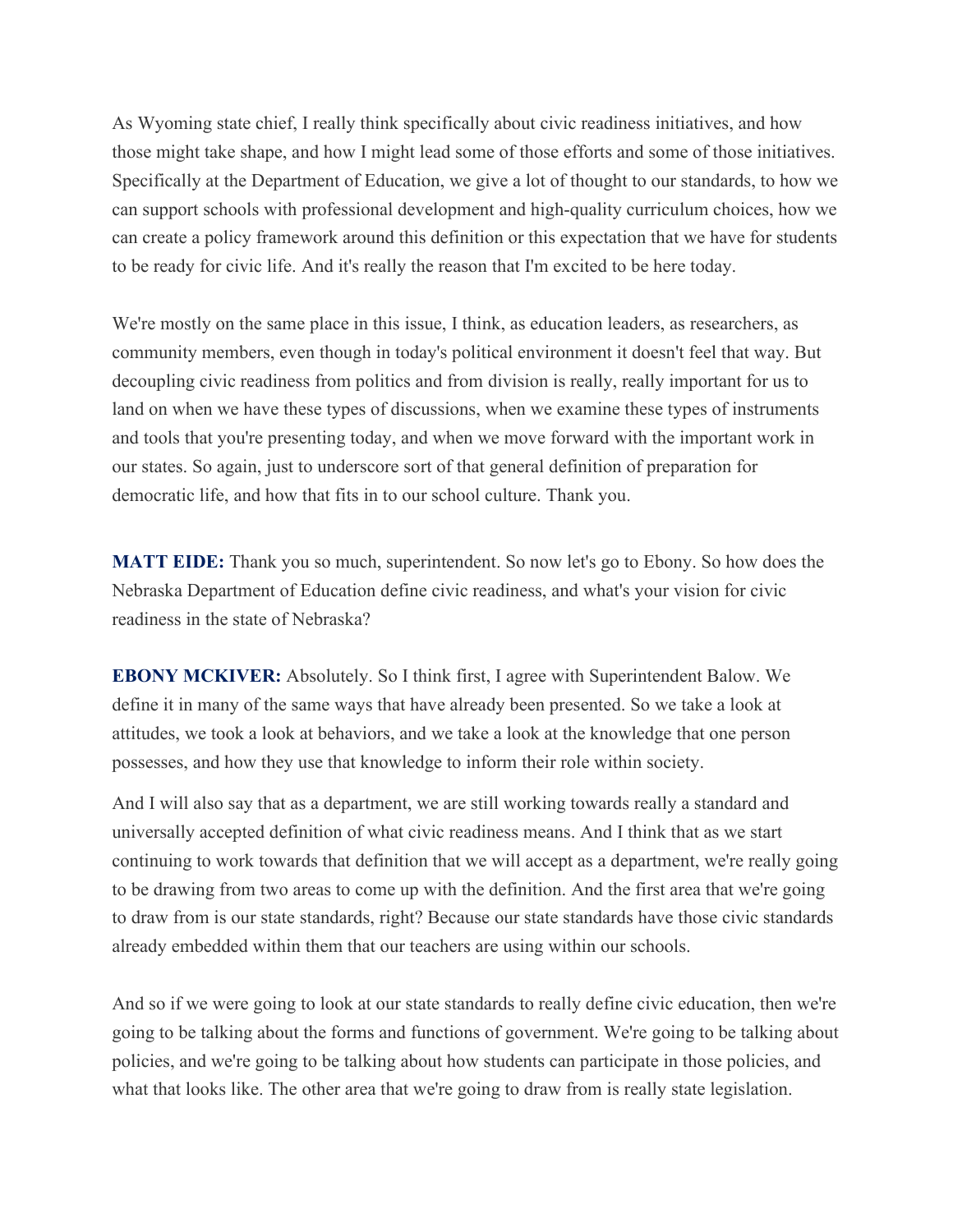And so state legislation also plays a role in social studies education here in Nebraska, and if we're looking at how state legislation then would define civic readiness, they're talking about the responsibilities to be a patriotic and civil citizen here in Nebraska. And they're also talking about how to make informed decisions for the good of the public. And so I think we have to consider all of-- both of those options when we're talking about how to come up with that standard definition for the state of Nebraska.

And then as we start talking about what the hope in the vision is, I think that breaks down into three areas here in Nebraska. And I think the first area that really breaks down to is one, making sure that that includes civil political discourse, right? And so we've seen a kind of a breakdown of civil political discourse recently, but hopefully if we continue to teach it and instill it in our students, we'll start to see a change and really, I think, what the [? fore ?] founders really agreed upon, and that was to have people with differing views being able to come together and compromise for the good of the whole.

The second one is-- the vision or the hope that I have is that civic readiness seems less daunting, right? We've always talked about civic readiness and civic participation, and the areas of that means that you have to vote, or you have to start a letter writing campaign, or you have to run for office. And really, civic readiness are things like watching the news and reading newspapers, it's paying your taxes, it's just being a good neighbor. And so if we can start relating civic readiness to how that influences and looks and affects our everyday lives within our students, I think will go far.

And I think the last thing that I want to talk about in terms of vision and hope for civic readiness is that it just isn't a social studies thing, right? We always like to think that it resides in social studies alone, but I think that if we start making civic readiness a priority for all content areas, we really will go far in being able to make sure that our students have the necessary skills that are associated with being civic ready once they leave high school.

**MATT EIDE:** Thank you so much. So Jenoge, our first two panelists have shared a state education agency perspective. And so we're really thrilled to have you on the panel, someone who can share sort of a district and a school perspective, but has also been involved in state level work around sort of civic readiness and social studies. So with that in mind, how does the Eugene 4 James school district define civic readiness, and what's your vision for civic readiness in your district and for the state of Oregon?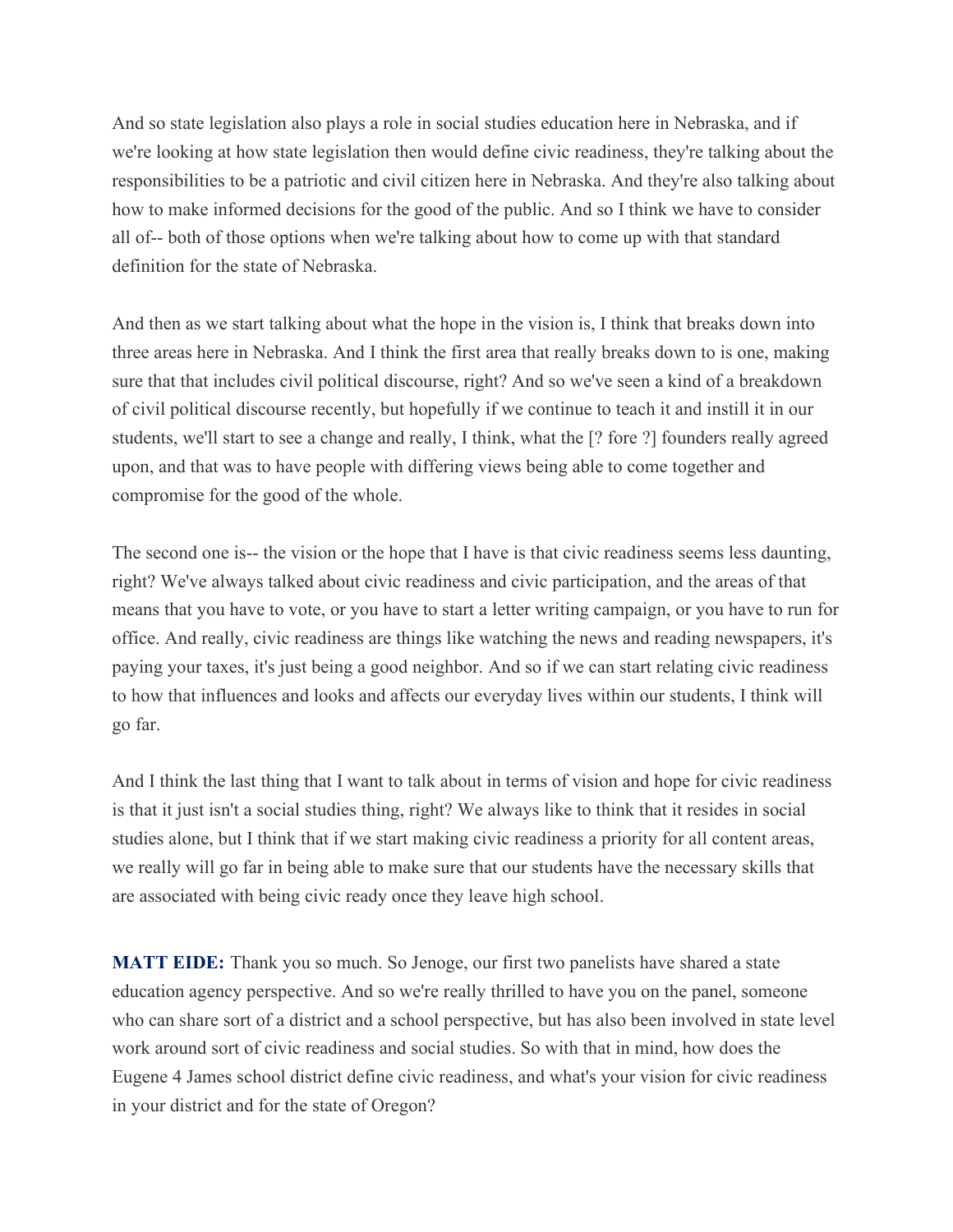**JENOGE KHATTER:** Well I'll be honest, at the district level, we don't talk about civic readiness hardly at all. I am the facilitator of a social studies committee, and we talk about it some. It has a lot to do with the theoretical prism that we are doing our work through. So long story short, here in Oregon, we have ethnic studies standards recently legislated as a mandate. They are only for social studies, and they are K-12.

And so our committee decided to make ethnic studies our prism, not just something that we're attaching to through these new standards. And so we did a lot of background work on what is ethnic studies pedagogy, also what is culturally sustaining pedagogy? There's a lot of overlap between those. So that's on the one side. And on the other side, we are collecting information from students and their experiences with the different curriculum that we are piloting as part of an adoption process that we're in.

So for a lot of that, we have ended up using Antonia Darder's theory of critical bi-cultural pedagogy. She talks a lot about the purpose of education being around the emancipation and empowerment of students. And her definitions of emancipation and empowerment have a lot to do with having the ability to critique and disrupt inequities in society, and having the wherewithal, savviness to be able to act on one's knowledge about how the system works. And a big part of her theory is also about how students historically, particularly students of color and other marginalized populations, have been kept from civic power.

And so her theory explains different attributes of what an empowered or emancipated curriculum would be like, and a lot of that overlaps with the definition of civic readiness in the tool, but has just a little bit more of a culturally enriched perspective, perhaps. And along these lines, civic readiness in different environments can look really different.

There's a scholar here out of the University of Oregon in Eugene, Elias [INAUDIBLE], who critiques how many civic approaches or civic education approaches really don't work for tribal people in tribal contexts. So there's a lot to potentially unpack with what my hope revision would be, and to think about the diverse stakeholders that need to be taken into account in order to consider what are some community goals, or what are some different goals of different pockets [INAUDIBLE] and populations within our community.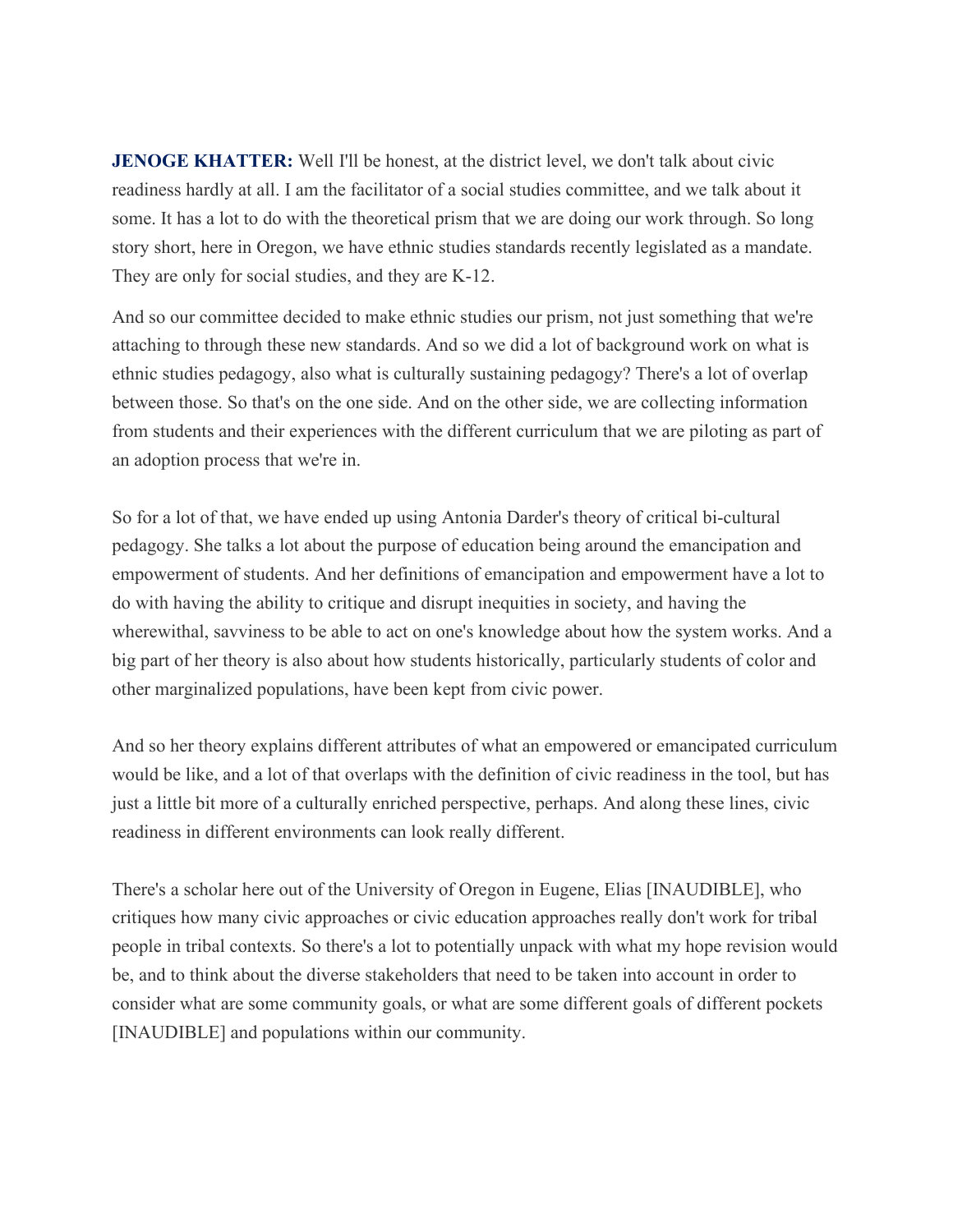So my hope is that, I think as Ebony was getting at, just that teachers would be more willing to engage in active civics instruction, and that instead of holding our breath sometimes around teaching controversy, instead, the controversy would be avoiding controversy. That we need to have students explore their positionality on different value and belief spectrums as a part of school, and that just needs to be normalized and systematized.

**MATT EIDE:** Great, thank you. Thank you, Jenoge, and thank you to all of our panelists. And as a reminder to our participants, please feel free to pose questions in the Q&A box. We're going to try to come back to those at the end of the webinar. OK, so our next set of questions is about the types of programs, policies, and practices that can help to develop and nurture civic readiness in our students. And for this round of questions, we're going to start with Ebony. So Ebony, what policies, programs, and practices is NDE implementing or supporting to nurture civic readiness, what are schools and districts in Nebraska doing, and how is all of this aligned or integrated with other educational priorities at the Nebraska Department of Education?

## **EBONY MCKIVER:** All right, so it's a lot to get through. [LAUGH]

So first, I'll start by talking about the policies and practices. So I think one of the things that is very key in any department of education is the cross collaboration within the department. And so I have been working with the director of accountability and AQuESTT, and AQuESTT stands for accountability for a quality education system today and tomorrow. And through AQuESTT, that is a way that we can measure for school improvement. And AQuESTT has six tenants. And the sixth tenant is post-secondary career and civic readiness. And so through that civic readiness lens, we are able to work and actually use the REL tool to help develop our own tool specific to Nebraska that will help us really with some state specific ways to measure for civic readiness when students are exiting high school.

The other thing that we're really doing is working directly with educators in the state, and I think it was mentioned before where there's citizen science projects. It's sort of in the same vein, it is a citizen science project, but with social studies flair to it. And so we were able to receive a grant to help our educators work directly in creating lesson plans, and then they're going to pilot those lesson plans in the classroom. But those lesson plans really focus on civic readiness.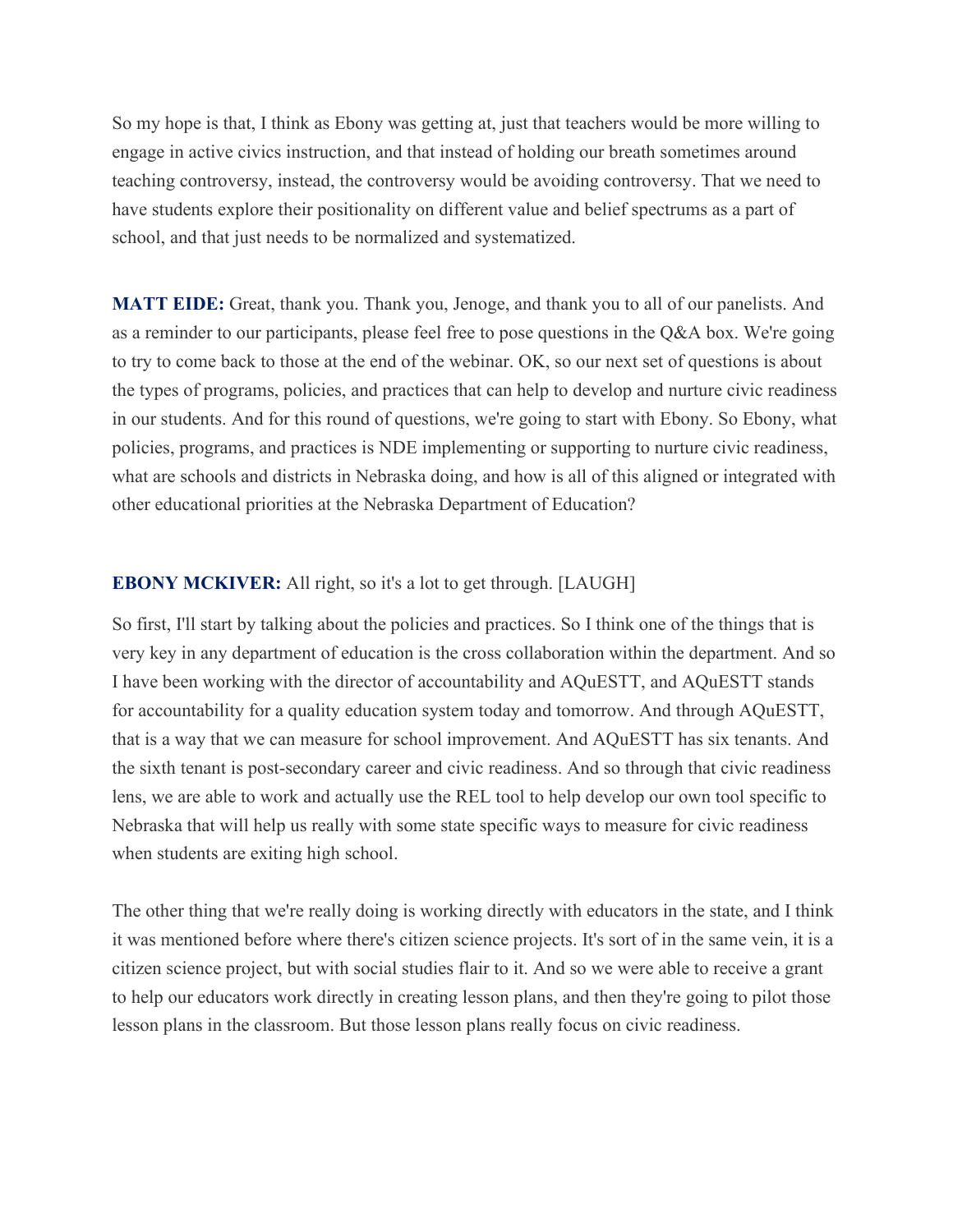And so one of the aspects, not only are we looking at, again, the forms and functions of government, but how can students participate? And the goal is to actually have students eventually create mock legislation that they can submit to state senators, and if that mock legislation turns into real legislation, we can have students participating in the whole legislative process, and being present to be able to testify and give their opinions about some of the things moving through our state unicameral.

One of the other things that we're talking about as well is really placing an emphasis on partnerships with state and national organization. So for instance, the Nebraska Department of Education works closely with civic Nebraska in some of the issues and goals that align with both the department and the state organization in how we can move forward together.

And so as we move to the next one, so what are some of the schools doing really to promote civic readiness? I think that schools are really doing a lot. Schools are being creative now in the ways that they teach civic readiness, and that includes using a lot of the digital platforms like TikTok and Instagram that are really familiar with students to get them to be able to one, rally behind a cause, and be able to show their participation in it.

Schools are also using before and after school programming that are focused on civic readiness and being able to really employ those skills, and implement those skills that students will learn. And then we are also working with the instructional shift, and this is a big push across the state. And an instructional shift really is focused around inquiry. And the process of inquiry really helps with our students in how they develop, not only how they develop and ask questions, but the process of research, how students will evaluate and use evidence to tackle those current and past issues that we deal with as a society.

And then the last part is about how is that work aligned to our educational priorities. Well we know with COVID, the last 18 months have kind of been a whirlwind within education. And right now, the state of Nebraska is really focusing on what student success looks like for the 2021, 2022 school year. And so you know, we don't subscribe to the idea of learning loss. But really, we want to talk about unfinished learning, and how we can help to build that unfinished learning within students.

And so as it was mentioned before, I think once we start making sure that all educators again, not within just social studies, really promote civic readiness, we start promoting all of those skills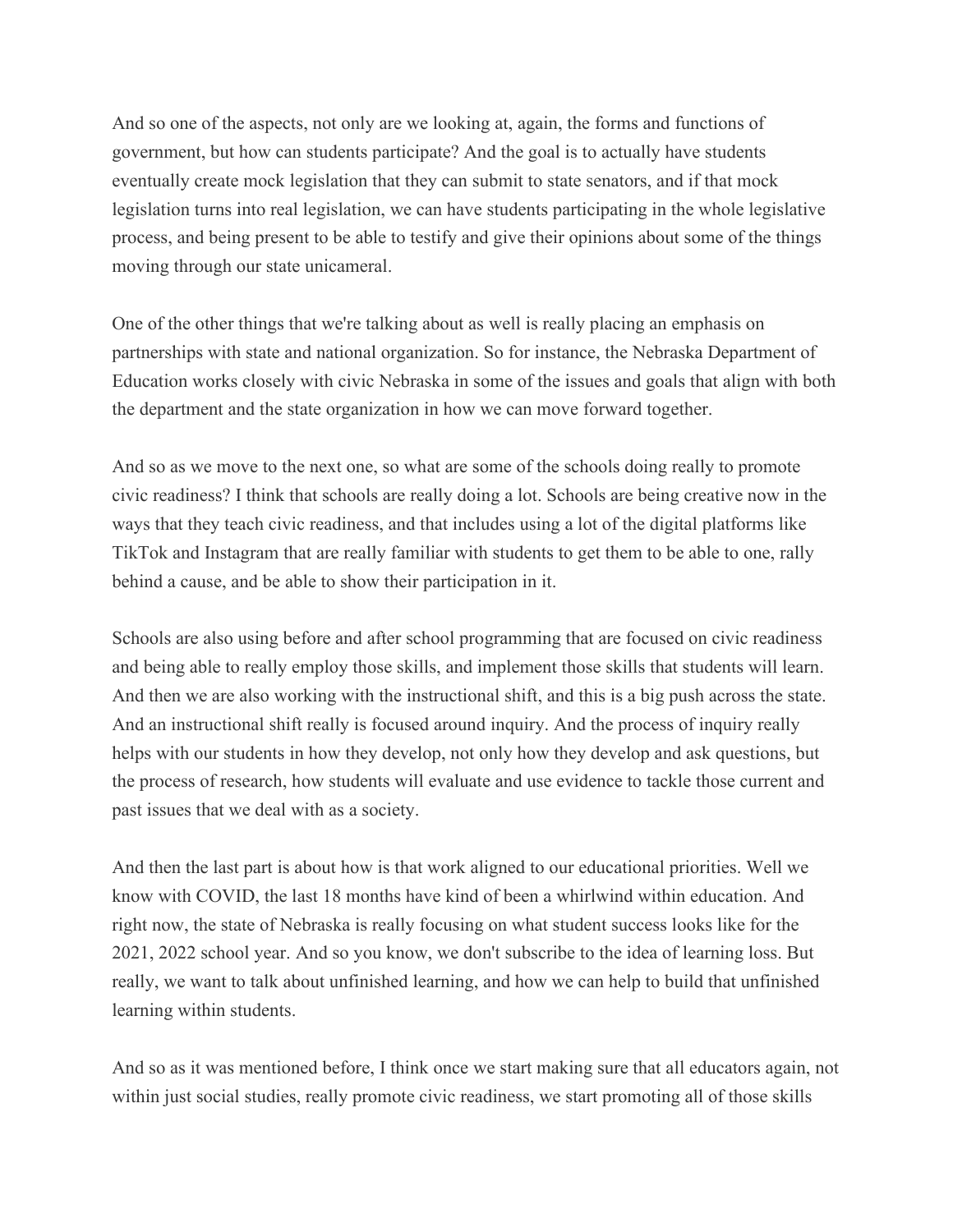that are associated civic readiness. So you have decision making, you have critical thinking, again, civil discourse, listening, collaboration, organization. And all of those things really help to drive the student success that we're going to be looking for when we're looking at how to measure for achievement. And so that's just some of the things that we've got going on here in Nebraska.

**MATT EIDE:** Thanks for that, Ebony, and really appreciate this notion that civic readiness isn't just a curriculum. But rather, it's a set of skills and dispositions that are the responsibility of everybody in the educational system to help students develop and apply. So now, let's hear from Jenoge. So what's happening in Eugene to promote civic readiness, or what have you done in your classrooms, and how is that work aligned with your district's priorities?

**JENOGE KHATTER:** So in social studies, a common experience a lot of teachers have had is teaching lots of hard history and not really knowing what to do with that. And so a big part of our current scope and sequence work as we prepare to purchase new materials and revise all of our courses, essentially creating new courses 6-12 throughout our district to align with not just the standards, but also this ethnic studies prism.

It's making whatever we teach actionable to the greatest extent possible. So if we're going to study genocide, or we're going to study stages or rhetoric of genocide as they have occurred in virtually every era of history, what are students going to be able to do with that, and how is student voice going to be maximized as part of the decision making about what to do with that?

So we are rolling around lots of different ideas, but one example might be that students study what our change makers and activists who are also happen to be about their age, what are youth doing in other parts of the world, if they're studying other parts of the world, in response to current issues going on there. And how does that inform or inspire in them thoughts about how they might act in their community, or at a larger level? And then there's more active approaches that we're hoping to figure out where to sort in.

As I mentioned, maybe I didn't mention actually yet, that we recently had a Senate bill released in Oregon and get approved for civics requirement in high school, that students would have a standalone civics course here in the state of at least a half year, half credit. And so in a district that has not consistently or really anywhere provided access to legitimate civics education, we are creating that class and looking at youth participatory action research as a way to engage in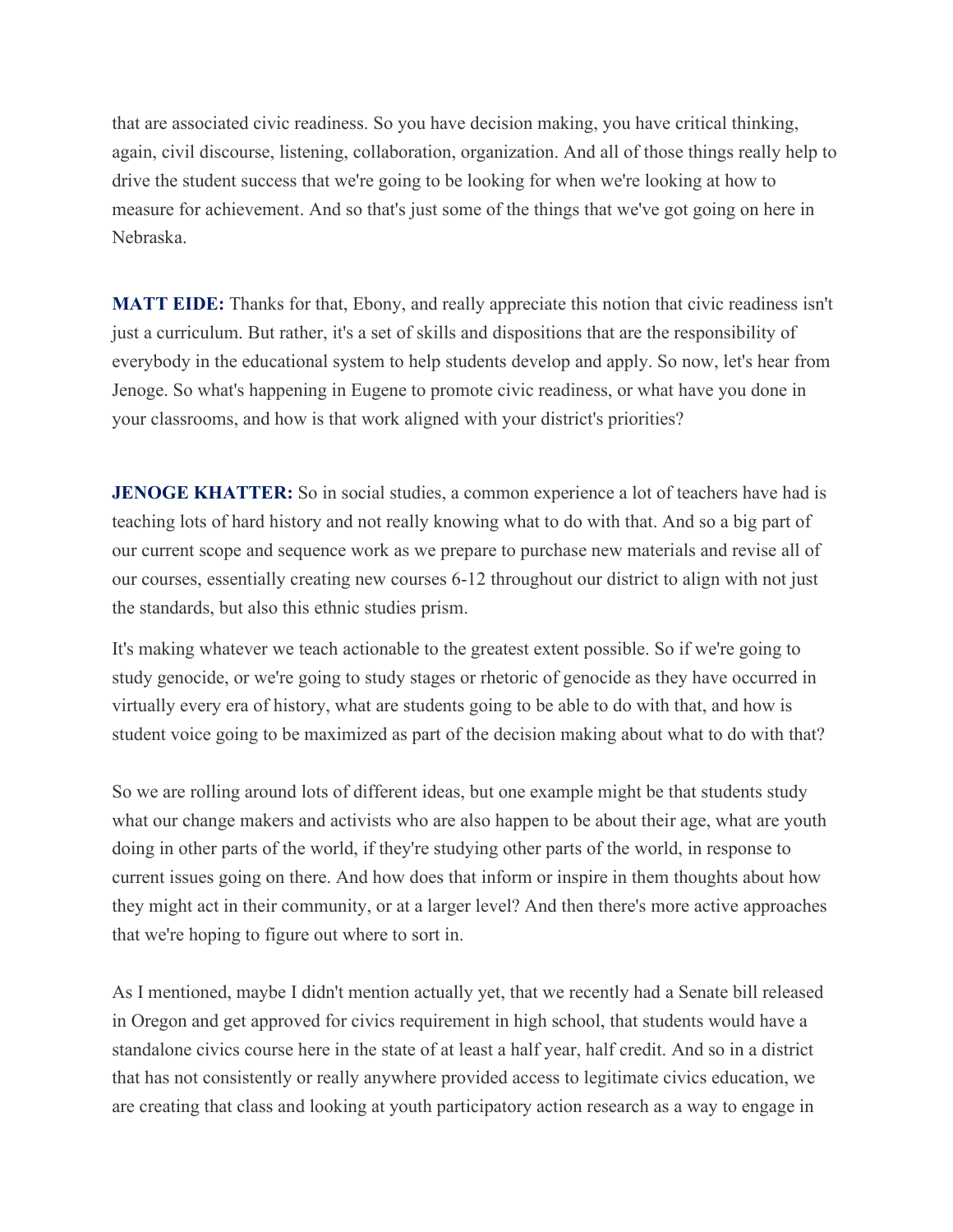active civics so that it's not a course-- certainly the legislation is aimed at it's not just a course where students are learning how government works, but students are being equipped with real world skills to respond to real world scenarios, and even engage in active civic projects where they're in contact with community members, policymakers, et cetera.

We also have in Oregon three other big things going on right now. We have the ethnic studies mandate, we have a renewed focus on teaching about Oregon's tribes and about indigenous people generally, and to have a more focused and significant genocide Holocaust curriculum in each district.

And so a lot of ethnic studies, especially if you read into the theory of ethnic studies and ethnic studies pedagogy, so much of that has to do with engaging in transformation, engaging in liberation, like where is there disparity, where is there oppression, where is there a power dynamic that is not in service to the community, is not in service to the situation? Problematizing situations and interactions in these ways to help students engage critically in critical thinking and consciousness raising around what are some of the different possibilities here as to why this is happening in the first place, and what the root causes might be, and then how we might respond.

So ethnic studies and youth participatory action research and Darder's theory of critical bicultural pedagogy give a very complimentary but also different lens to how to engage in civic readiness. Again, one of the priorities being knowing that there's been systemic historical removal of access for some students and communities to their full civic potential. How are we showing, modeling-- showing and modeling, representing diverse forms of transformation and civic engagement, and then how are we empowering students, and hopefully helping them feel expressive of their voice and of their civic capacity.

We are working closely with the Oregon Department of Education, but I feel like they are learning as much from us as they are-- as we are from them, because they are very much also assembling the plane. Like all these new mandates are coming through the legislature, and the Department of Ed wasn't really ready for them. Like, we adopted ethnic studies back in 2018, 2019. Oregon Department of Ed says they will not be ready to offer training about how to implement those standards or legislation until 2025. And maybe some of the other state leaders here can attest to similar issues that come up, similar frictions that come up.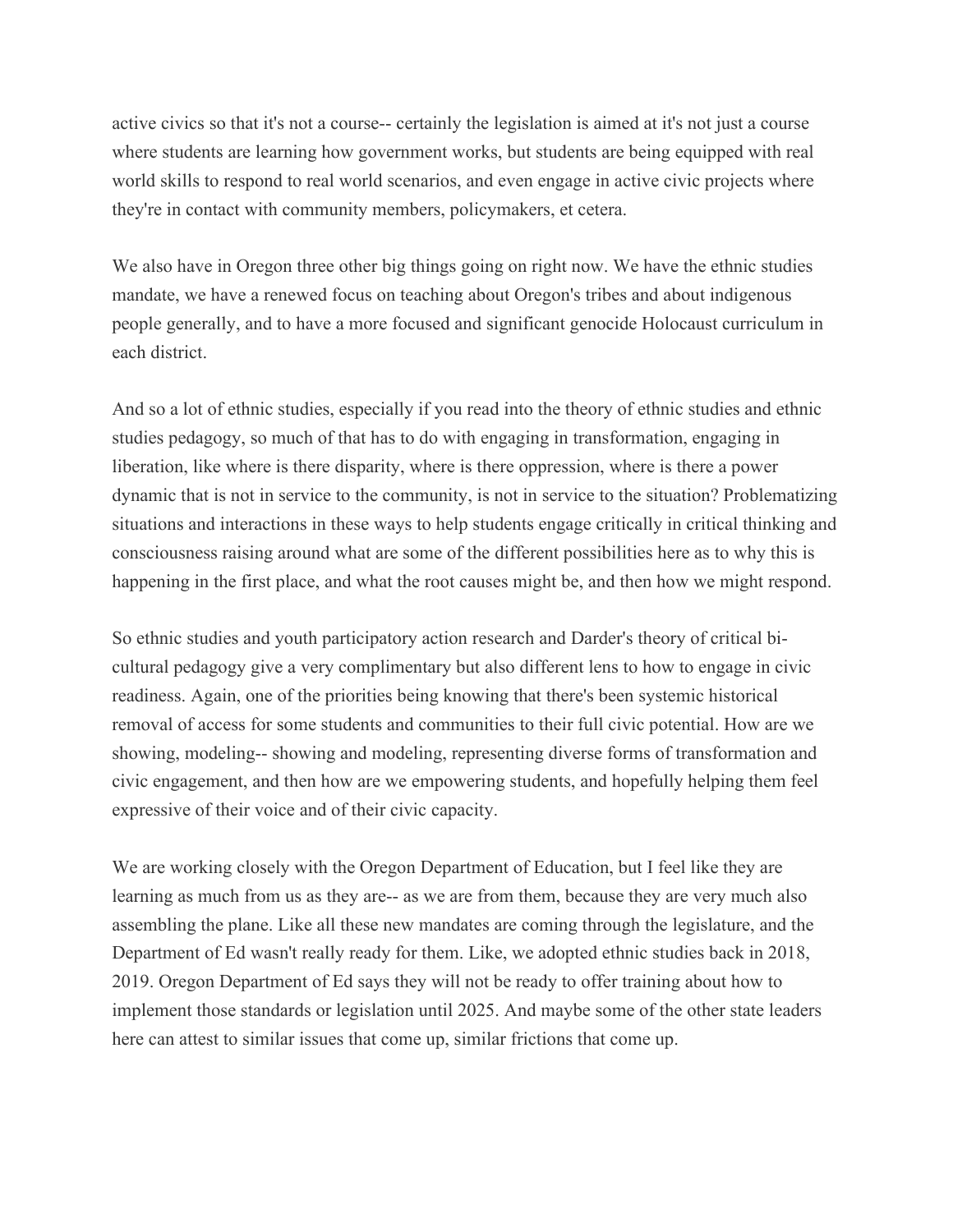But yes, to the last question, how is this work integrated or aligned with other educational priorities, it's a part of our every conversation in regards to how we're doing scope and sequence work across the district. That students are not just having a civics course, but are having access to civic engagement and civics education throughout their secondary experience, mostly conversations I'm a part of. And I think the Oregon standards, it really starts in grade 3 where there begins to be that emphasis for us.

**MATT EIDE:** OK. Thanks, Jenoge. So Superintendent Balow, you've now had the chance to hear about what's happening in Nebraska and Eugene, so tell us what's going on in Wyoming.

**JILLIAN BALOW:** Well I really love how both Ebony and Jenoge put the students at the front and center of their responses. And unfortunately, sometimes policy work gets a little bit far from the students. But I'll start with just sort of a laundry list of really great things that are happening in our state across school districts. We have programs that include civics, and we have great professional development programs through our one and only four-year university in Wyoming, the University of Wyoming has just recently taken on an effort through a foundation, through a nonprofit foundation, to provide professional high quality professional development, and some micro credentials of sorts to teachers regarding civic readiness and civics education and US and Wyoming history.

We have a pretty robust we the people and project citizen program in our schools across the state. And just a couple of years ago through legislation that was passed, we embarked on a standards development project called Indian education for all. It gives all Wyoming students the opportunity to learn about our tribal culture in Wyoming, and the fact that we have a sovereign nation and an Indian reserve-- in the form of an Indian reservation smack in the middle of our state.

I say, and I front loaded this with it's a laundry list, because that's exactly what it is. We have a lot of fragmented good things going on in our state, but we don't have that strong policy framework that surrounds it that allows it to happen. So here are a couple of things that are missing, or that at best are fragmented.

Our standards, with the exception of Indian education for all, are lackluster at best. We're on a nine-year cycle in Wyoming, and as Jenoge and both Ebony attested to, social studies as a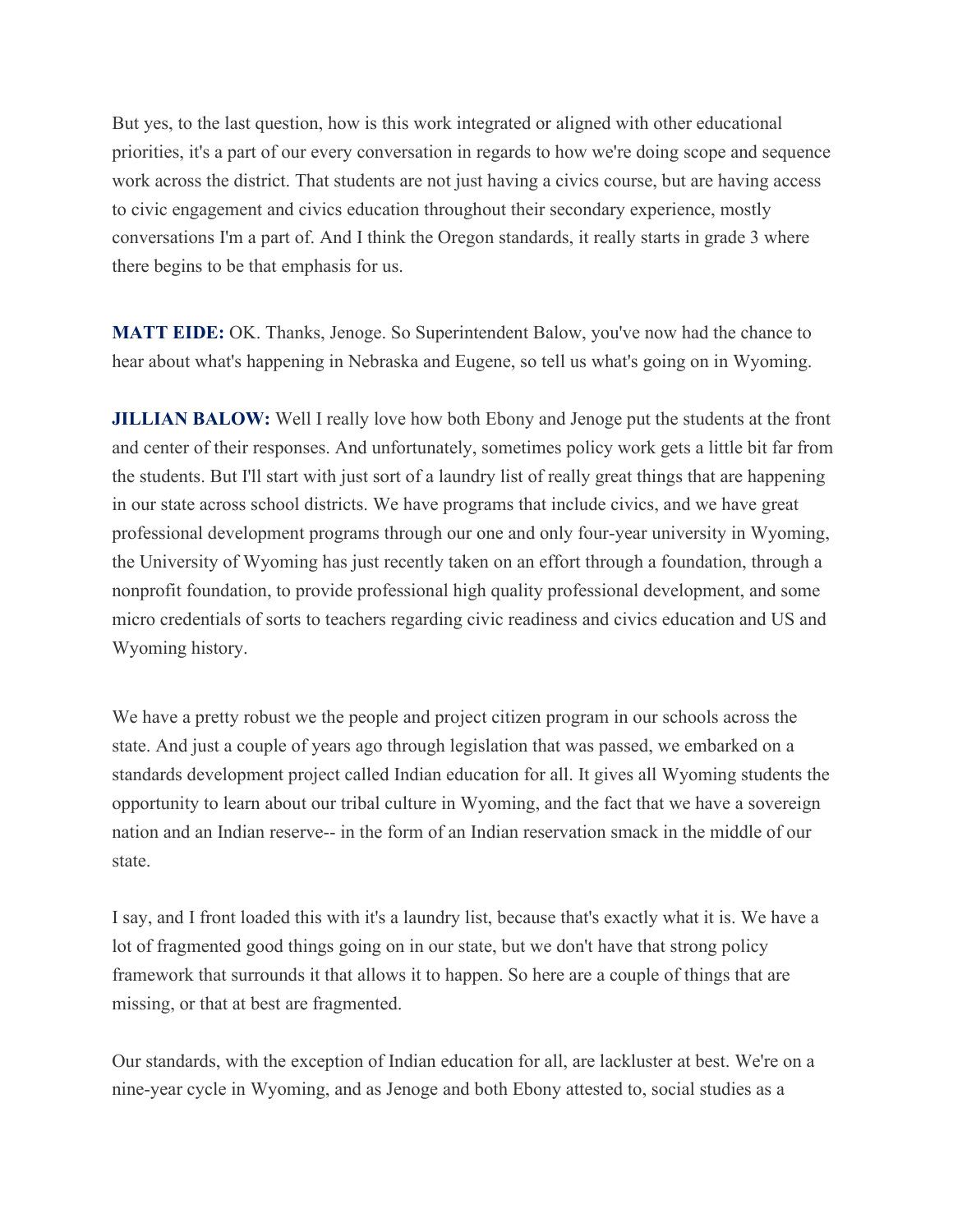subject, as a content area has become second tier in our schools. And therefore, and in Wyoming it's untested. And so therefore, we perhaps somewhere along the way didn't pay it as much attention as a content area as we did to math, and language arts, and some of our STEM subjects.

So making sure that we have robust standards that are reflective of our values, and of all that we've learned in the last decade since our standards that we currently have been put into place. And one thing that truly, literally keeps me up at night is that we lack equitable access to high quality curriculum, high quality professional development, and required coursework for our students beyond elementary school, really. We have a general framework set out, we have standards, but we don't have any way to ensure that we have equitable access to the coursework, to high quality curriculum, and to high quality teachers teaching the subject areas.

Our local engagement in civic readiness of our students is spotty at best. We have some communities that do it great, we have others that don't. And lastly, we just have not prioritized social studies as a subject. The evidence since No Child Left Behind really points to that. Our NAEP scores and anecdotal evidence that just indicates that it's become a second-tier subject.

So from the state perspective, really being able to engage all three branches of government and also being able to engage localities, communities, neighborhoods, schools in the effort to ensure that students have access to lots of experiences, whether that's mock elections, or conversations with community leaders and state leaders, visits to the state capital, et cetera. Those are all really important things that we need to have in place and again, that are fragmented right now.

But my job is as a state leader, and I know we have some staff members from our Department of Education, is really to try to help paint a framework around all of this work, and help kind of get the arrows going in the right direction, not to sound cliché-ish, but to make sure that we give students-- all students a really great opportunity to access experiences, access practice, access leaders, access opportunities, to interact and most importantly, have access to high quality teachers, high quality curriculum, and have the opportunity to build their knowledge base and experiences.

**MATT EIDE:** Thank you so much, superintendent, and to Ebony and Jenoge. So one of the things I just heard you say, superintendent, is that social studies has become a second tier discipline. And one of the ways that is expressed is it typically isn't a discipline that's sort of measured, right? So that if one of the ways to elevate sort of civic readiness is to find ways to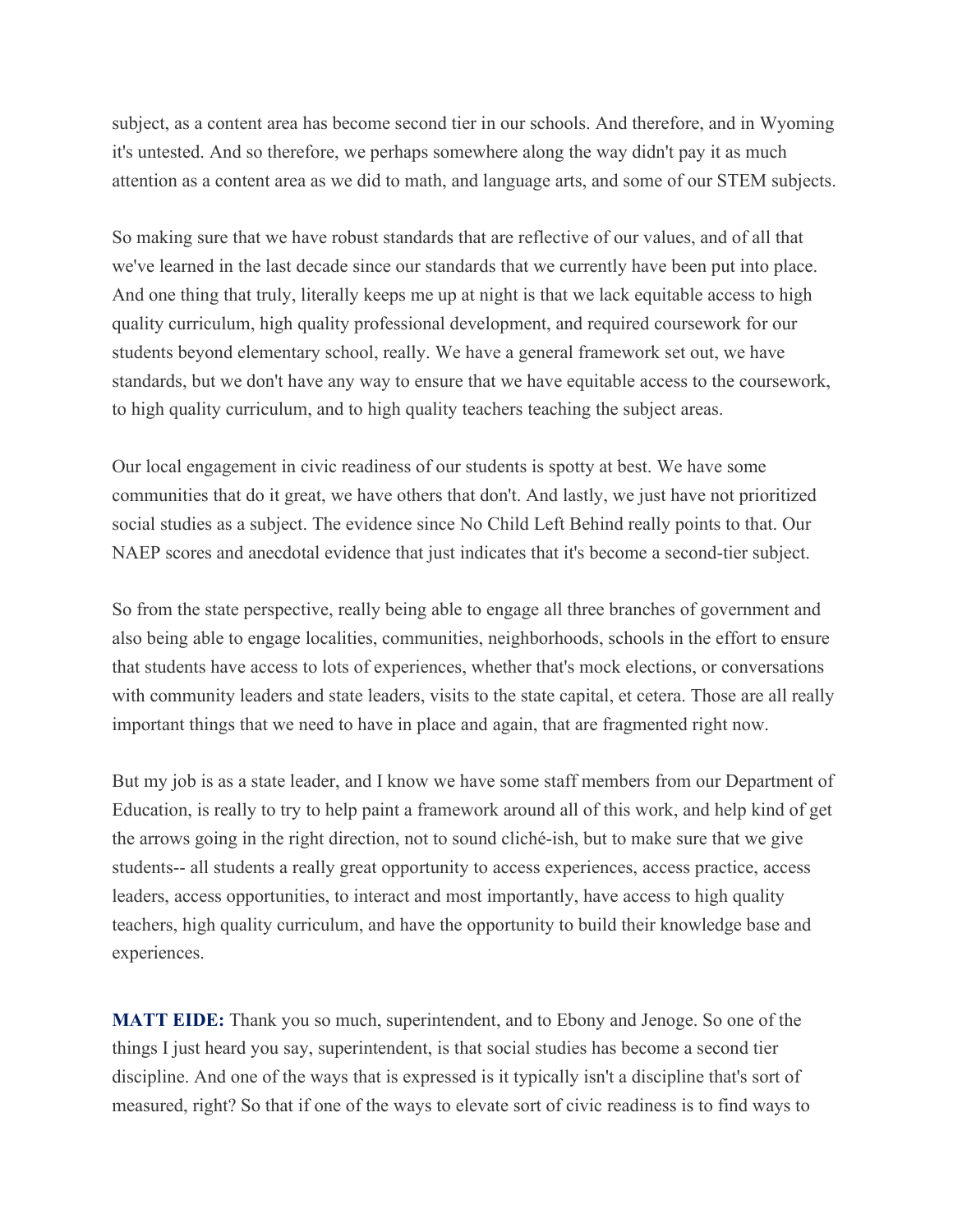measure and assess it, that brings us to our last question. And this is what started us on this civic readiness path. How do we measure this thing that is-- some of us are struggling to define? So with that in mind, I'm going to start with Jenoge. So if you're measuring civic readiness in Eugene or in Oregon, how are you doing that?

**JENOGE KHATTER:** Thanks. We are using a student survey based off of Darder's theory of critical bi-cultural pedagogy in regards to her rendering of what makes a curriculum emancipatory or empowering. And those, in my opinion, very much overlap with a lot of civic readiness, civic engagement sorts of priorities. And I used research that incorporated data from that survey, as well as students' responses to curriculum engagement measure, and to a civic engagement self-efficacy scale.

And we validated the results of using this measure of empowerment and emancipation, the tools called the critical curriculum perception measure. And Dr. Eide will-- has that to provide in the final kind of packet that goes with today, at least the version-- the first version of that we used. And so we are really relying on students' assessment of kind of the extent to which they find the curriculum to be empowering and emancipating in certain operationalized ways that really have to do with, can you identify with the curriculum? Does the curriculum make you feel more hopeful about the future? Does the curriculum help you see your own ability to solve real world problems, or help build your confidence to solve real world problems?

And some of them are a bit more culturally nuanced in terms of linguistically, do the courses make sense to you and or do they-- are they similar to how language is used in your home? And it was really interesting because we desegregated by race and other factors, and it's really very interesting to see statistical significance at the item level in terms of how students do have different perceptions of what in a curriculum is or isn't working for them.

So we've done some initial piloting to get baseline data in our district around students' perceptions of the curriculum, and found that it's strongly correlated to their engagement with the curriculum, and somewhat less significantly, but also to a significant extent, what their achievement level. As we continue to roll out our adoption process, we will continue to use that measure or its next iteration to collect that information.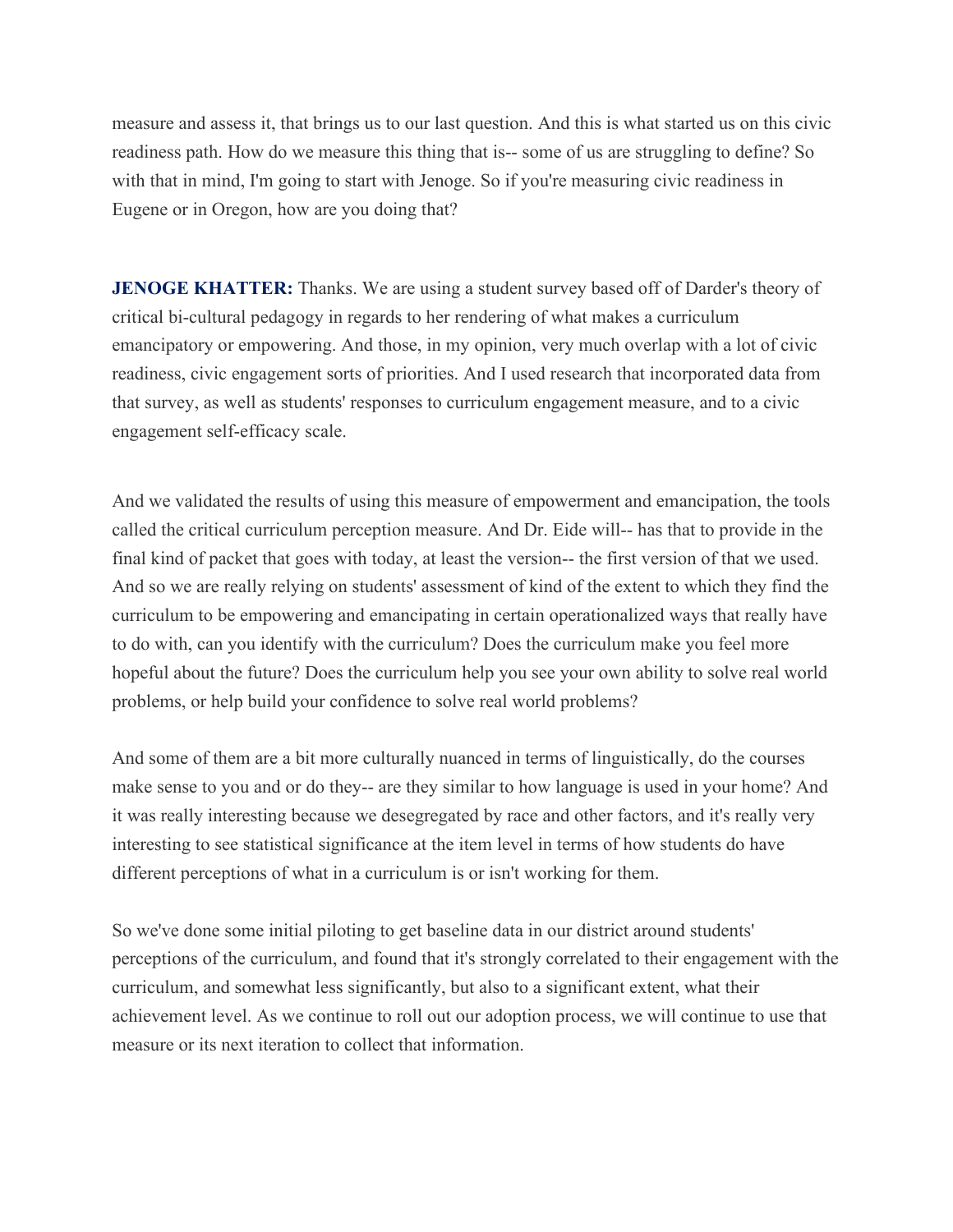We're also having student-- conducting interviews with students and with teachers and with community members and focus groups, or like student affinity groups, like Black student unions. And we have lots and lots of affinity groups at our high schools and middle schools here, so lots of opportunity to get really nuanced perspective from different student groups who we know anecdotally, or from other experiences, that these are student groups that where it's very likely that these students have not particularly found themselves well represented, or found their values or interests really extant in the materials.

So we're hoping to really have enough time and to have enough data to shift out of past practice in a variety of ways, knowing that past practice has consistently led to under service of many of our stakeholders in many of our student populations.

**MATT EIDE:** Thanks, Jenoge. And as the moderator, it's my job to worry about time. So I am now worrying about time, so thank you for that. Superintendent Balow, so you talked about how WDE defines and supports civic readiness, and in like one minute, have you been able to find a way to begin to measure civic readiness in Wyoming?

**JILLIAN BALOW:** You got it. I'll tell you, I'm going to give a yes but response. So statutorily, we require students to be assessed, but it's a check mark. It's an assurance that they've been assessed, and we don't have any prescription for what that assessment needs to be. Legislation has tried and failed, and what I love is the impetus that sort of started this whole project in terms of looking at the citizenship test that some states have adopted and saying, OK, that's a test, but it really wasn't intended for this. What else is out there?

So you know, that's where I think that this instrument will be really profoundly important for our state as we undergo a standards revision, and as we continue to have the conversation about how best to measure civic readiness in our students. I think that there are a lot of places inside of this tool to find sort of the values and the ethos of our state, and where it best fits with our standards in our schools. And I'm hopeful that moving forward we can find that space. So there's my one minute, yes but response.

**MATT EIDE:** Thanks, superintendent. And Ebony, you know the drill by now. So have you been able to make any progress measuring civic readiness in Nebraska?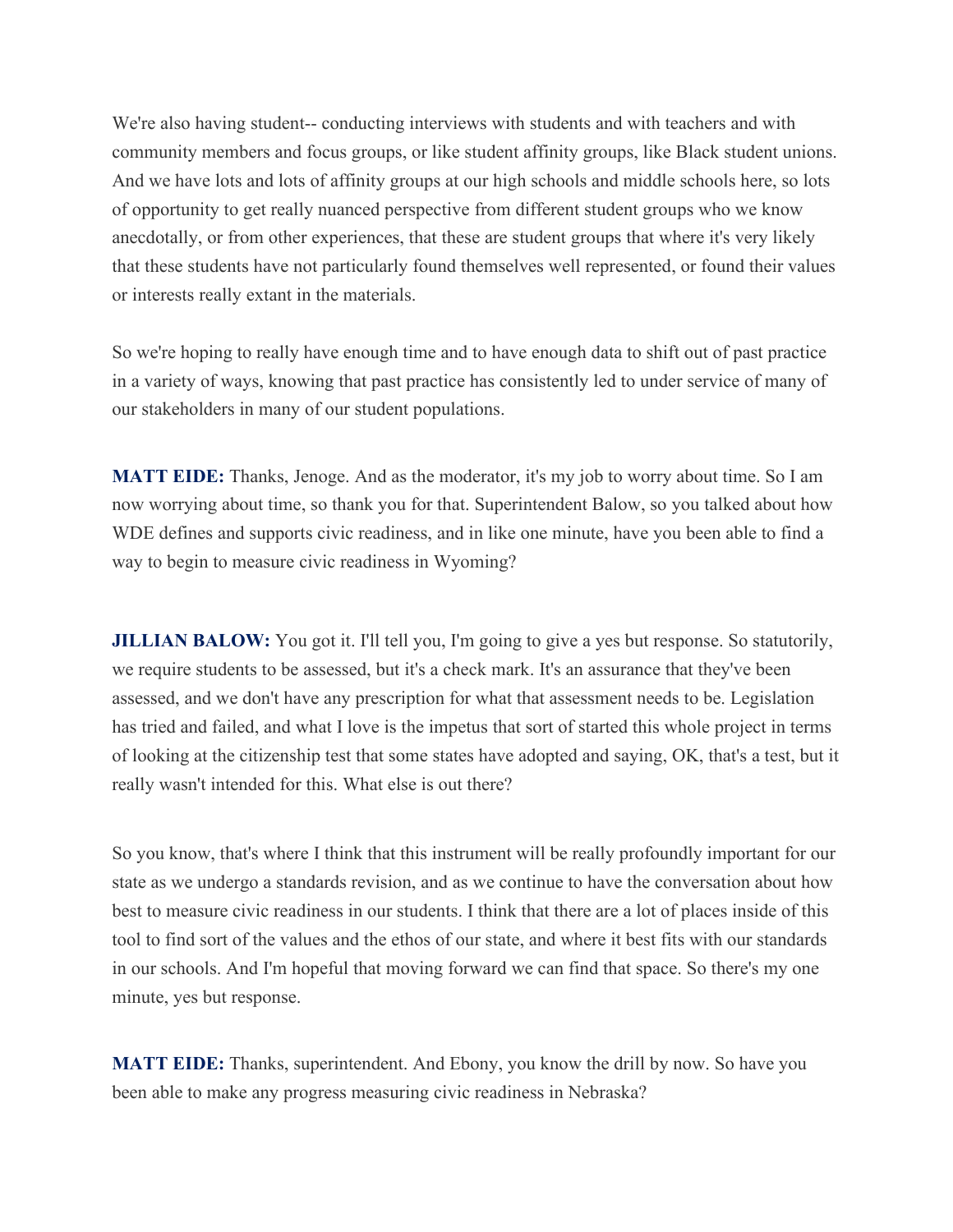**EBONY MCKIVER:** All right, so here's my one minute, and it's going to sound very similar to superintendent Balow, we have a yes, but. And so, there's a couple of ways that we get to measure civic readiness, right? Through our state standards, K through 12, civic readiness is embedded in all of our grade standards. The other one is through legislation. There are graduation requirements for our students to meet, and they can do that one of three ways. They can do that through a completion of a project on a holiday, they can do it through participation in a public body, and the last one is they can take the USCIS naturalization test.

But to sort of echo the sentiments of superintendent Balow, it's the problem of how do we know that that is really accurately measuring civic readiness? Which is why again, this REL tool will be excellent because it will allow us to really find those that effective and appropriate measures for civic readiness.

And as we move forward, I want to say that one of the ways that we can start doing a better job of measuring civic readiness is just by making sure one, that all of our students are reflected in those scales of measurements for civic readiness. And then also ensuring that the professional development that we are providing, really make sure that provide the necessary resources and skills that the teachers will need to be able to implement a strong civic readiness program. And so I am confident that we are well on our way to being able to do that here in Nebraska. So I hope I did it in under a minute.

**MATT EIDE:** Thanks so much, Ebony. And it looks like we have time for maybe one question from the audience, which means Marc, I get to put you in the tricky position of deciding which question we're going to pose to our panelists.

**MARC BRODERSEN:** OK. Well, we have a couple. So this is out of my wheelhouse now, but I think Tara posed an interesting question. Has anyone implemented and measured authentic civic learning programs, and more specifically, school participatory budgeting? It sounds like this is something they're starting to do in Arizona. So I'm not familiar with these terms, but I'm curious if others might be.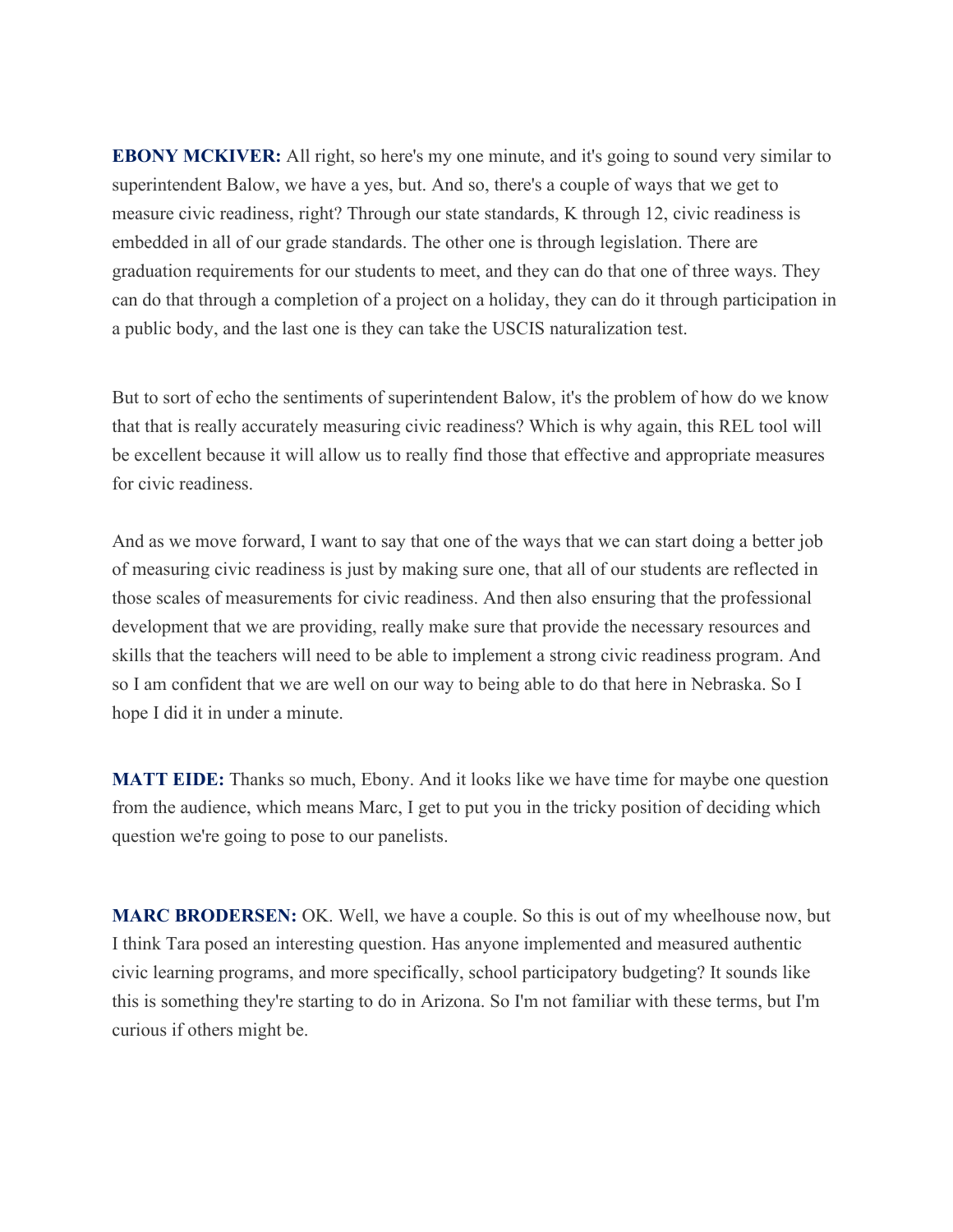**JILLIAN BALOW:** I am going to jump in because I hate pregnant pauses, and I am just not familiar with this. But I love that we have a jumping off point to start having these discussions. And again, the instrument really gives us that.

**EBONY MCKIVER:** And I was going to say, I don't know of a specific school district in Nebraska that is doing it, but it looks like just the amount of stakeholder involvement in that school participatory budgeting process seems like it would do so much to not only again, bring in stakeholder involvement, but really help create civic readiness, and just the participation from all standpoints. Because I'm assuming that students would be able to participate as well as parents and community members.

So it seems like it's something that would be ripe with, I guess, passing on those civic readiness skills that we all want to have our students learn.

**JENOGE KHATTER:** I love the question, and I agree that if we had more common ways of measuring or even just talking about these things, it would really be a major boon. So thanks for inviting the thought.

**MATT EIDE:** All right, well thanks so much for the question mark. And unfortunately, that's all the time we have for that. So here on this slide, you see the full citation for the civic readiness resource. No need to write it down, Angela posted a link to this resource in chat earlier in the webinar. And you're going to get a copy of the slides, along with some of the resources that we've discussed today, along with the link of the recording via email here in a couple of days.

Which means that all we have left to do today is to say thank you. Thank you to all of you for being such an engaged audience, and a special thank you to our three panelists who took time out of their busy days to share their perspectives on how to define, develop, and measure civic readiness. And look, we love talking about this stuff.

And we welcome follow up questions about civic readiness and about the civic readiness resource. So please do not hesitate to reach out. We're putting Steven's email in chat, so please send him lots and lots of emails. Also, please note that as you exit the webinar, you're going to be asked to respond to a brief survey about today's event. So we take your feedback very